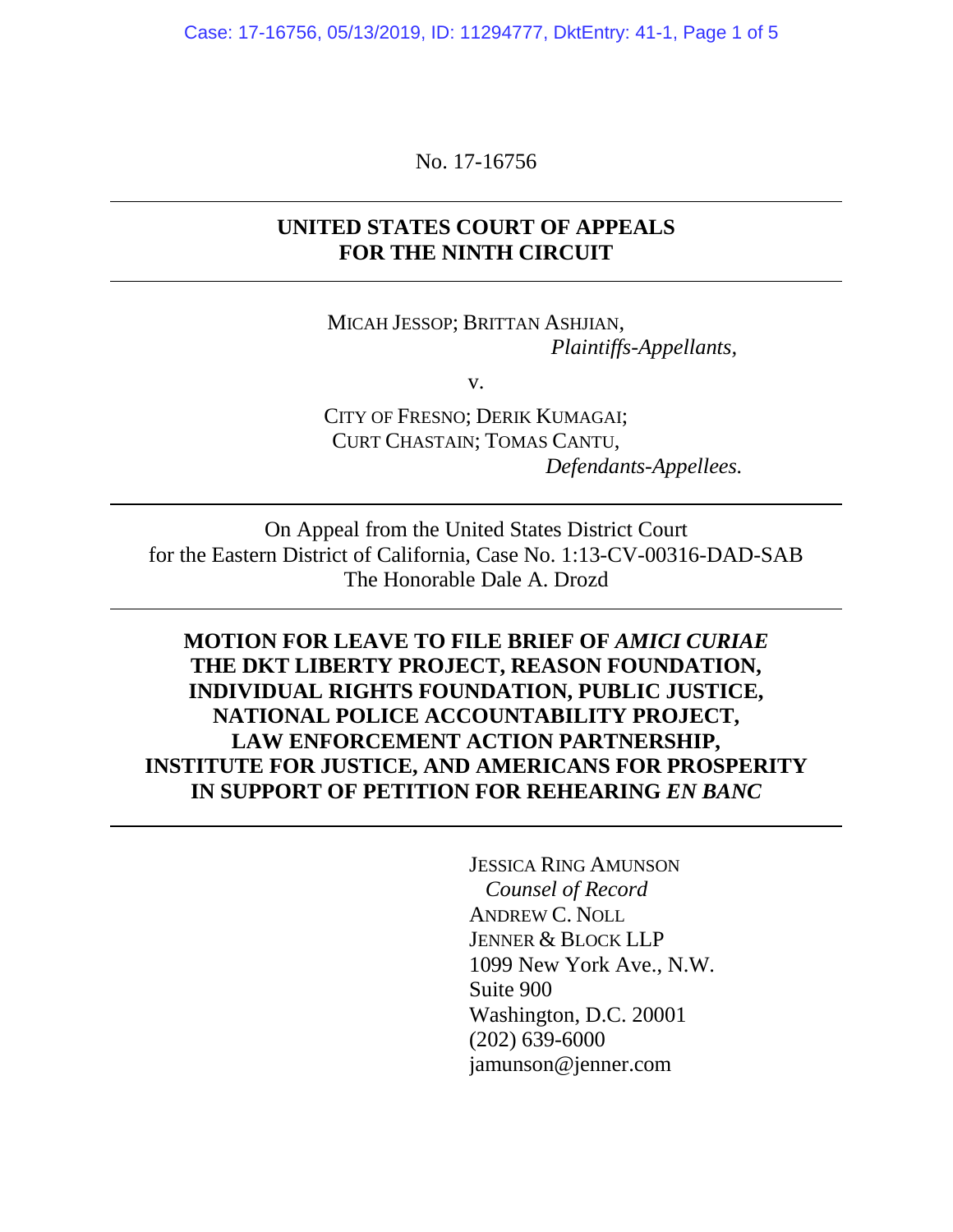## **MOTION FOR LEAVE TO FILE BRIEF AS** *AMICI CURIAE*

Pursuant to Federal Rule of Appellate Procedure 29(b) and Circuit Rules 29-2 and 29-3, the eight non-profit organizations listed below ("proposed *amici*") move this Court for leave to participate as *amici curiae* in support of Plaintiffs-Appellants' Petition for Rehearing *en banc*. A proposed brief has been filed in conjunction with this motion. Proposed *amici* have endeavored to obtain the consent of all parties to the filing of this brief. Only Plaintiffs-Appellants have consented.

# **INTEREST OF** *AMICI CURIAE*

Proposed *amici* are eight nonprofit organizations: the DKT Liberty Project, Reason Foundation, the Individual Rights Foundation, Public Justice, the National Police Accountability Project, the Law Enforcement Action Partnership, the Institute for Justice, and Americans for Prosperity.

Collectively, proposed *amici* are dedicated to the protection of individual liberties, and especially those liberties guaranteed by the Constitution of the United States, against all forms of government interference. Proposed *amici* are concerned about the expansion of qualified immunity—and that doctrine's ability to shield egregious violations of individuals' constitutional rights from any meaningful liability. These potential *amici* share a commitment to ensuring that government actors who violate individuals' constitutional rights are held accountable. As a result, proposed *amici* have a particular interest in this case.

1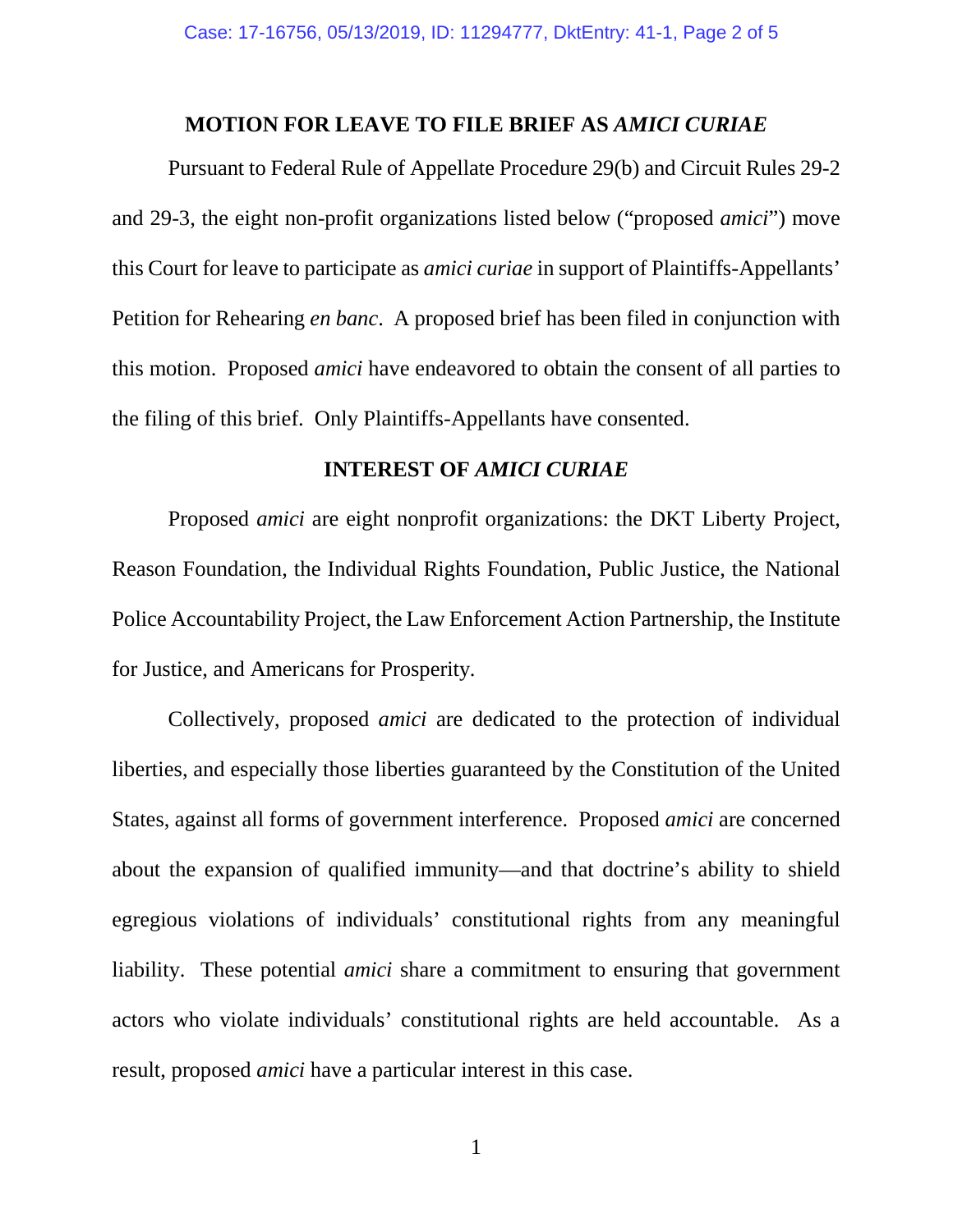## **ARGUMENT AND SUMMARY OF PROPOSED BRIEF**

This Court "has broad discretion" to grant the participation of *amici curiae*. *See Hoptowit v. Ray*, 682 F.2d 1237, 1260 (9th Cir. 1982), *overruled on other grounds by Sandin v. Conner*, 515 U.S. 472 (1995). An *amicus* brief "should normally be allowed . . . when the amicus has unique information or perspective that can help the court beyond the help that the lawyers for the parties are able to provide." *Ryan v. Commodity Futures Trading Comm'n*, 125 F.3d 1062, 1063 (7th Cir. 1997) (citing *Miller-Wohl Co. v. Comm'r of Labor & Indus.*, 694 F.2d 203 (9th Cir. 1982) (per curiam)); *see also Gerritsen v. de la Madrid Hurtado*, 819 F.2d 1511, 1514 n.3 (9th Cir. 1987) (granting "amicus status" in order to "avail[] ourselves of the benefit of . . . thorough" arguments from an official with an important perspective).

Consistent with "the classic role of amicus curiae"—"assisting in a case of general public interest," *Miller-Wohl Co.*, 694 F.2d at 204—the proposed *amici*  desire to submit the enclosed brief to inform the Court of several issues uniquely within their expertise. In particular, proposed *amici* seek to bring to the Court's attention the robust scholarship demonstrating that the unjustified extension of qualified immunity harms the public, civil rights litigants, and even the law enforcement officers that the doctrine is designed to protect. Given proposed *amici*'s experience participating in cases in which qualified immunity defenses are raised,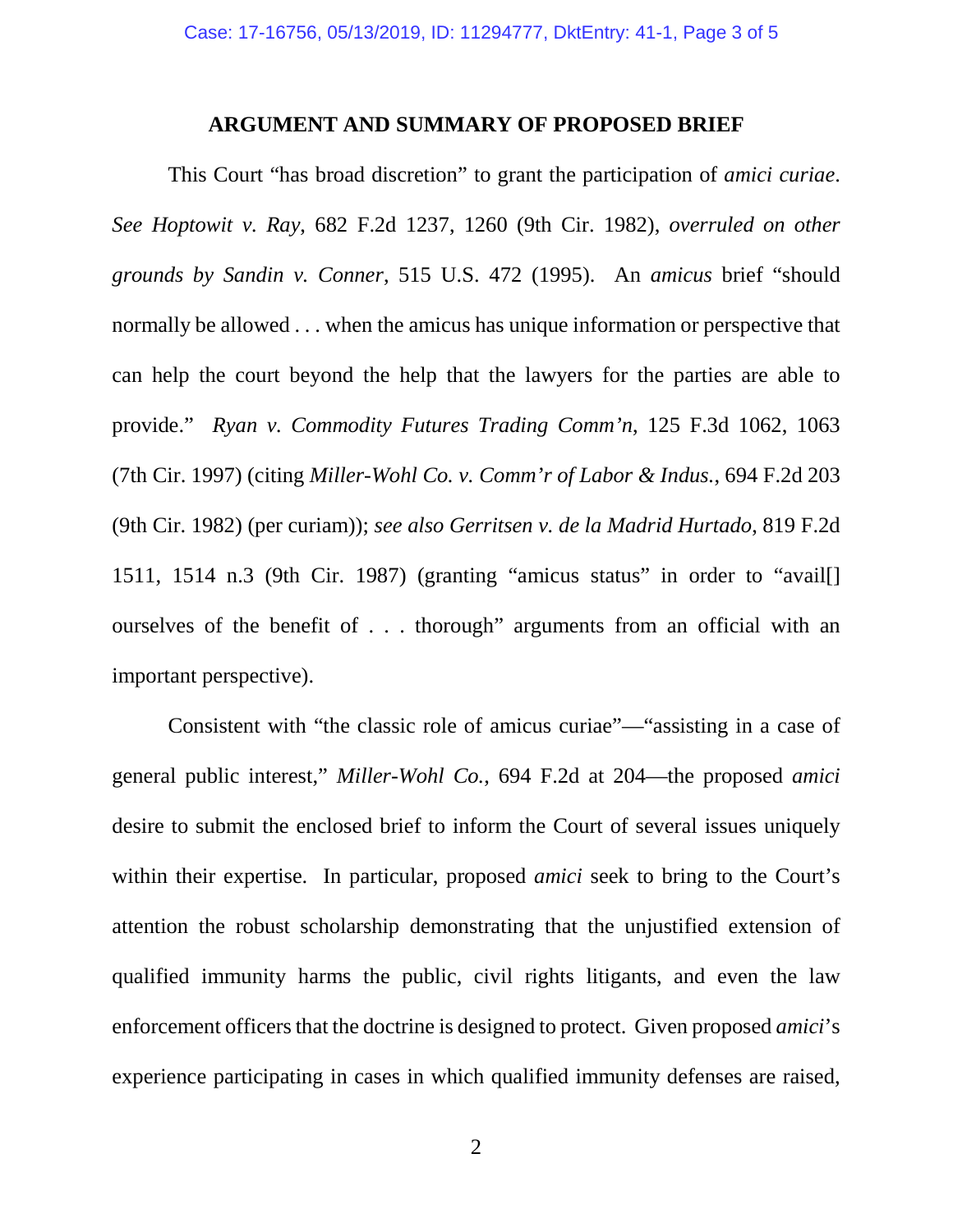### Case: 17-16756, 05/13/2019, ID: 11294777, DktEntry: 41-1, Page 4 of 5

proposed *amici* also wish to provide the Court with an understanding of qualified immunity's real-world impact. The scholarship proposed *amici* highlight and proposed *amici*'s experiences are particularly relevant to the facts and context of this case, in which Plaintiffs-Appellants allege that police officers stole their property while executing a search warrant. All of these issues are relevant to the Court's consideration of the Petition for rehearing *en banc*, and allowing amicus participation here would be desirable and help inform the Court as to matters relevant to the disposition of the case. *See* Fed. R. App. Proc. 29(a)(3)(B).

## **CONCLUSION**

Proposed *amici* believe that their input may be of assistance to the Court in resolving Plaintiffs-Appellants' Petition for rehearing *en banc*, and respectfully urge this Court to grant leave to submit the attached brief.

Dated: May 13, 2019 Respectfully submitted,

/s/ Jessica Ring Amunson

JESSICA RING AMUNSON ANDREW C. NOLL JENNER & BLOCK LLP 1099 New York Ave., N.W. Suite 900 Washington, D.C. 20001 (202) 639-6000 jamunson@jenner.com

*Counsel for Amici Curiae*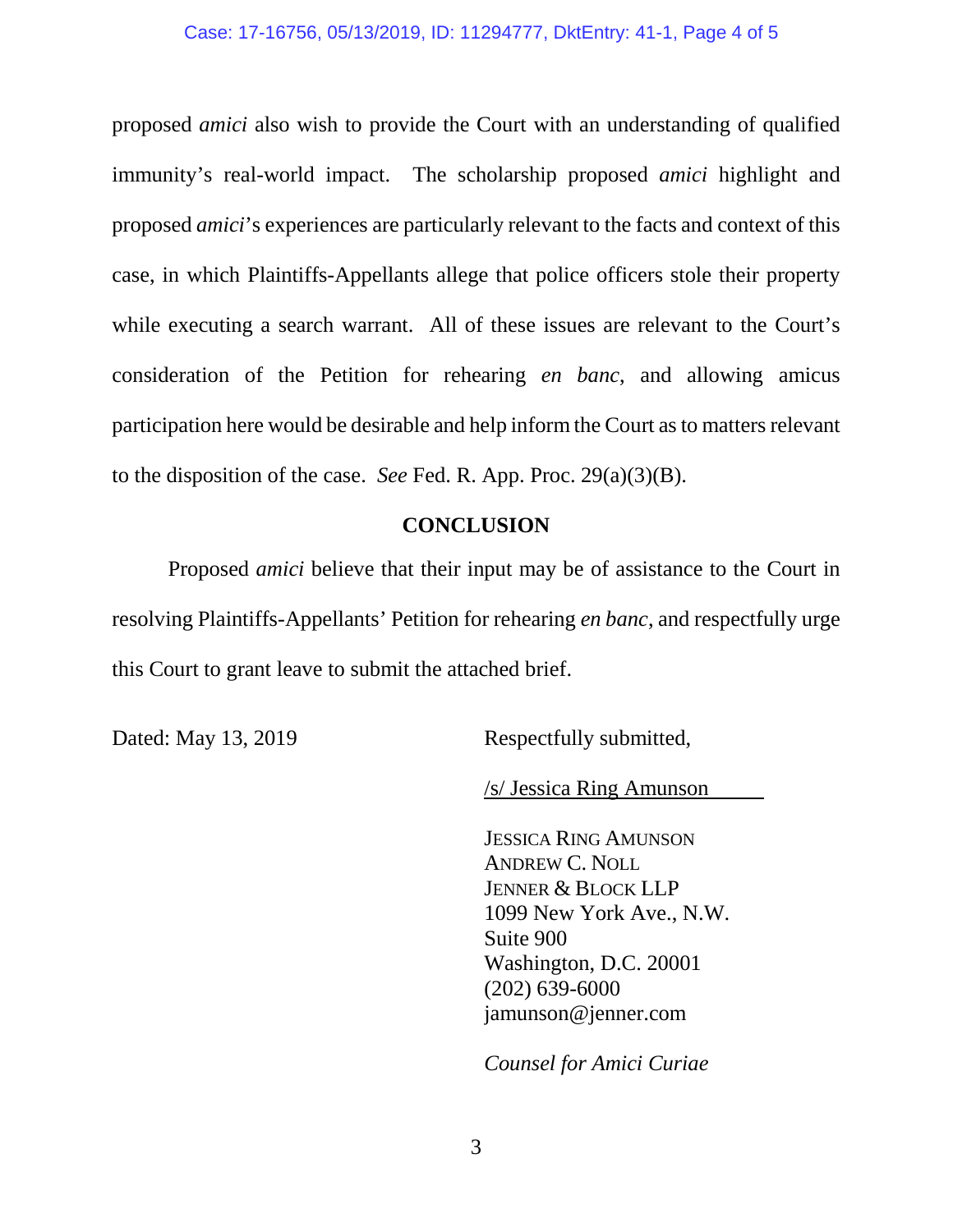# **CERTIFICATE OF SERVICE**

I hereby certify that I electronically filed the foregoing with the Clerk of the Court for the United States Court of Appeals for the Ninth Circuit by using the appellate CM/ECF system on May 13, 2019. Service on registered parties will be accomplished via the Court's ECF system.

Dated: May 13, 2019 /s/ Jessica Ring Amunson

JESSICA RING AMUNSON JENNER & BLOCK LLP 1099 New York Ave., N.W. Suite 900 Washington, D.C. 20001 (202) 639-6000 jamunson@jenner.com

*Counsel for Amici Curiae*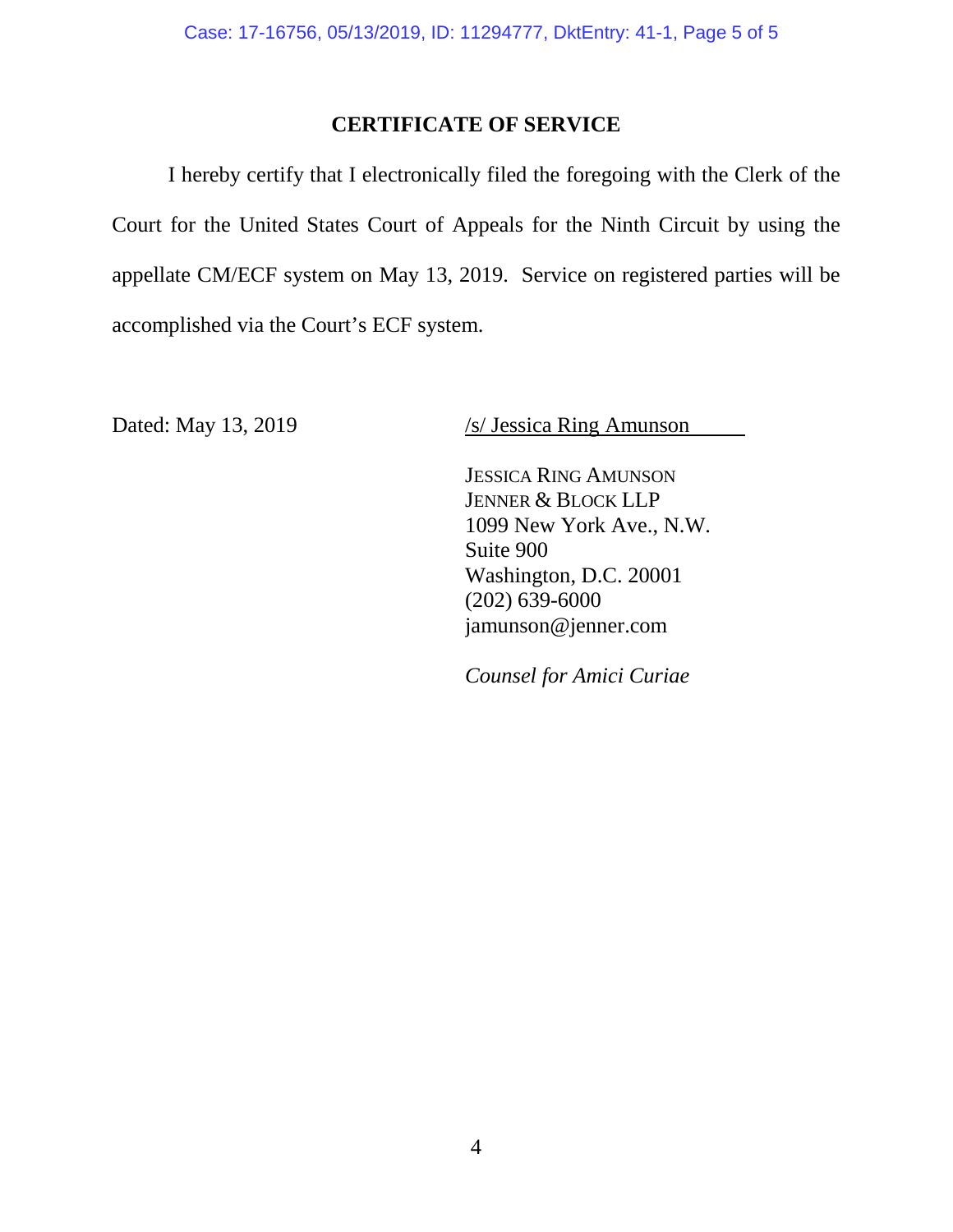Case: 17-16756, 05/13/2019, ID: 11294777, DktEntry: 41-2, Page 1 of 25

No. 17-16756

# **UNITED STATES COURT OF APPEALS FOR THE NINTH CIRCUIT**

MICAH JESSOP; BRITTAN ASHJIAN, *Plaintiffs-Appellants,*

v.

CITY OF FRESNO; DERIK KUMAGAI; CURT CHASTAIN; TOMAS CANTU, *Defendants-Appellees.*

On Appeal from the United States District Court for the Eastern District of California, Case No. 1:13-CV-00316-DAD-SAB The Honorable Dale A. Drozd

**BRIEF OF** *AMICI CURIAE* **THE DKT LIBERTY PROJECT, REASON FOUNDATION, INDIVIDUAL RIGHTS FOUNDATION, PUBLIC JUSTICE, NATIONAL POLICE ACCOUNTABILITY PROJECT, LAW ENFORCEMENT ACTION PARTNERSHIP, INSTITUTE FOR JUSTICE, AND AMERICANS FOR PROSPERITY IN SUPPORT OF PETITION FOR REHEARING** *EN BANC*

> JESSICA RING AMUNSON  *Counsel of Record*  ANDREW C. NOLL JENNER & BLOCK LLP 1099 New York Ave., N.W. Suite 900 Washington, D.C. 20001 (202) 639-6000 jamunson@jenner.com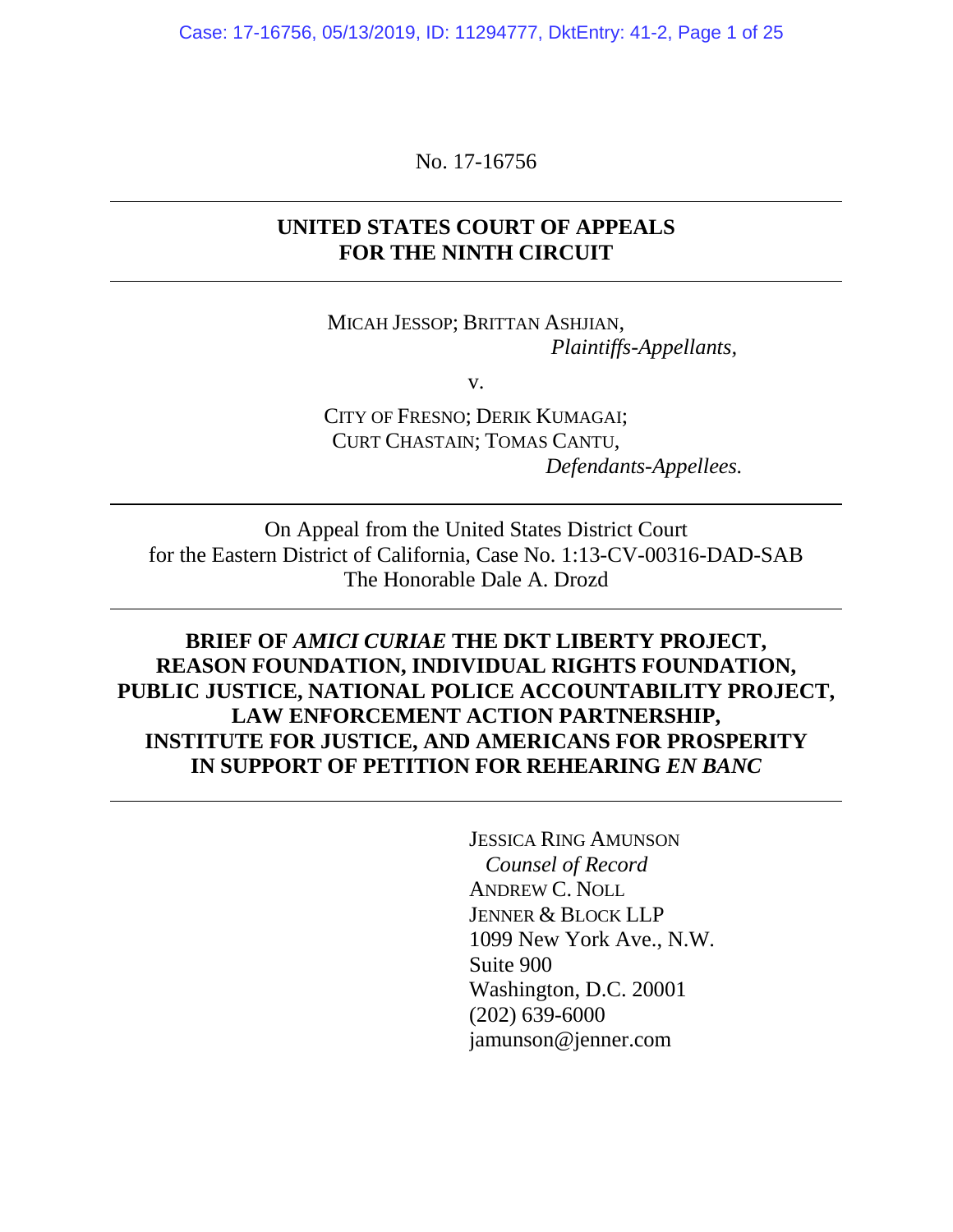# **TABLE OF CONTENTS**

| $\mathbf{I}$ . | The Panel Decision Extends Qualified Immunity To Its Extreme<br>By Insulating Egregious Constitutional Violations From            |
|----------------|-----------------------------------------------------------------------------------------------------------------------------------|
| II.            | The Unjustified Extension Of Qualified Immunity Harms                                                                             |
|                | Qualified Immunity Imposes A Significant Procedural<br>A.<br>Hurdle To Litigants' Vindication Of Constitutional                   |
|                | Qualified Immunity Undermines Accountability And<br><b>B.</b>                                                                     |
|                | By Immunizing Outright Theft, The Panel Decision Only<br>$\mathcal{C}$ .<br>Exacerbates Existing Concerns Over Asset Forfeiture16 |
|                |                                                                                                                                   |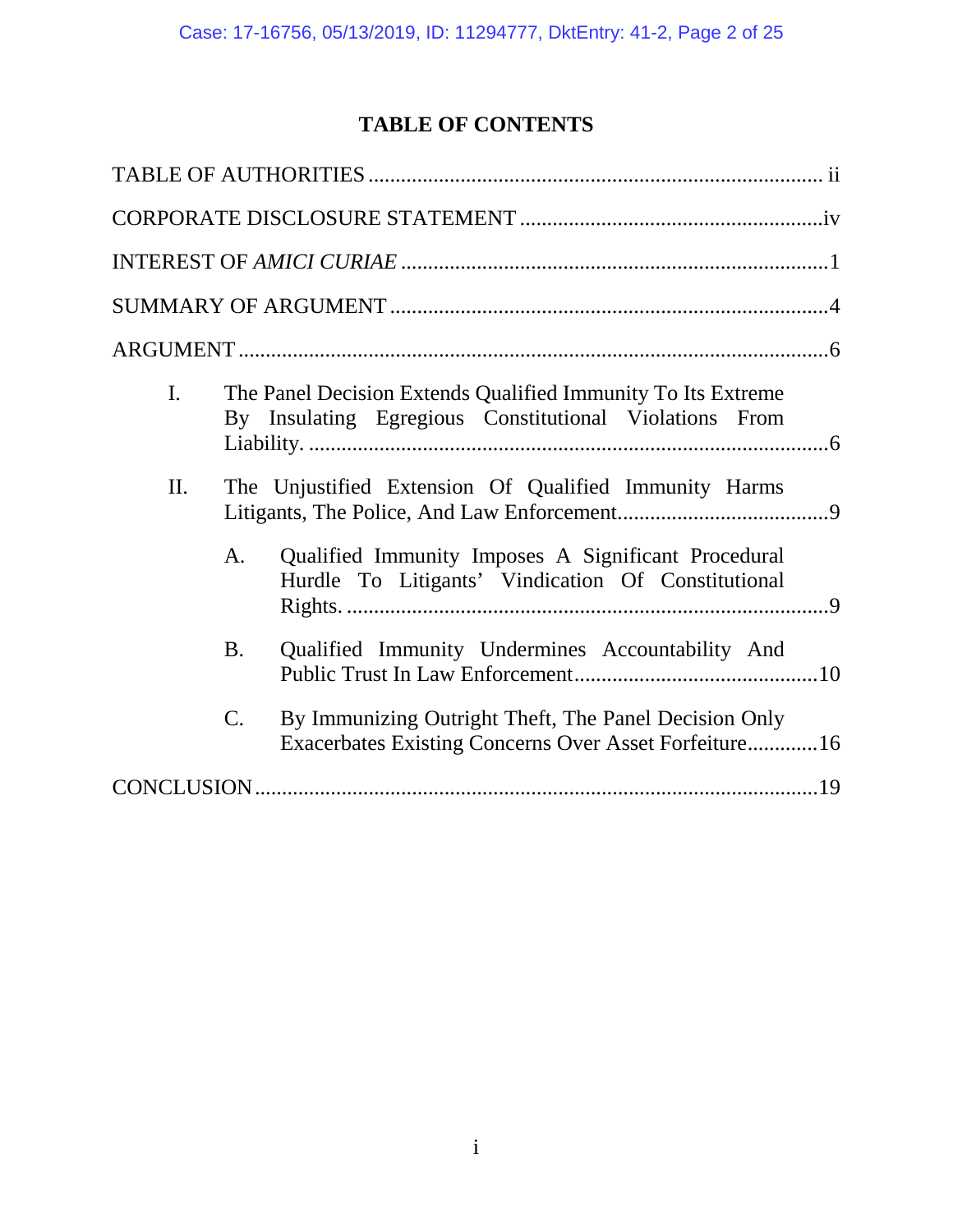# **TABLE OF AUTHORITIES**

# **CASES**

# **OTHER AUTHORITIES**

| Dick M. Carpenter II et al., Institute for Justice, <i>Policing for Profit: The Abuse</i>                                                                                                                                                                                 |    |
|---------------------------------------------------------------------------------------------------------------------------------------------------------------------------------------------------------------------------------------------------------------------------|----|
| Justin Fenton, Baltimore Gun Trace Task Force officers were 'both cops and<br>robbers' at same time, prosecutors say, Balt. Sun (Jan. 23, 2018, 1:20 PM),<br>http://www.baltimoresun.com/news/maryland/crime/bs-md-ci-gttf-<br>opening-statements-20180123-story.html?utm |    |
|                                                                                                                                                                                                                                                                           |    |
| Joey Gill, Former Metro Police officer sentenced to federal prison for stealing<br>money (Oct. 24, 2018), https://www.wsmv.com/news/former-metro-<br>police-officer-sentenced-to-federal-prison-for-stealing/article_223d1502-                                            |    |
| Indictment, United States v. Dunaway, No. 3:18-cr-00108 (M.D. Tenn. May                                                                                                                                                                                                   | 14 |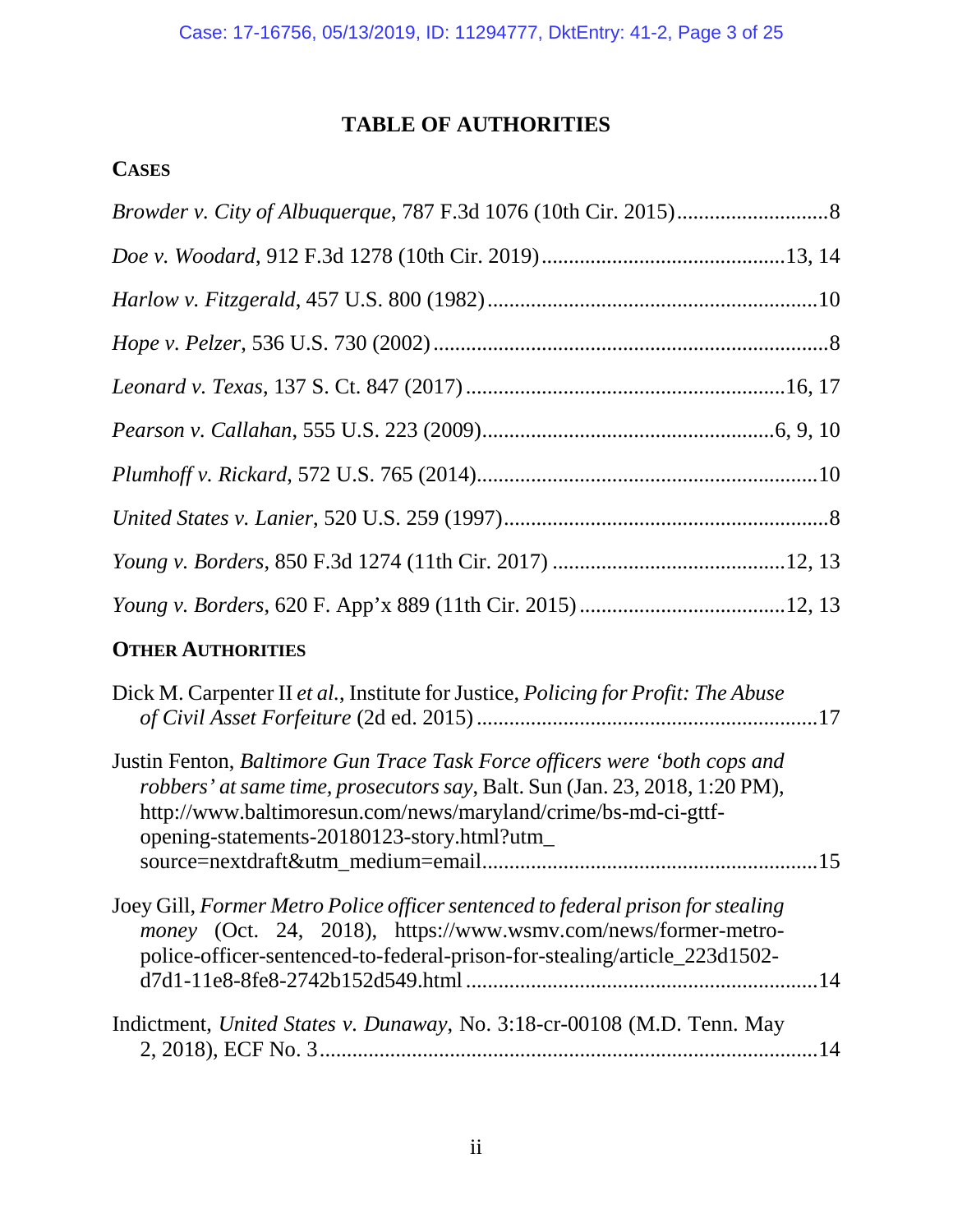| Indictment, United States v. Gondo, No. 1:17-cr-00106 (D. Md. Feb. 23,                                                                                       |
|--------------------------------------------------------------------------------------------------------------------------------------------------------------|
| Christopher Ingraham, Law Enforcement Took More Stuff from People than<br>Burglars Did Last Year, Wash. Post Wonkblog (Nov. 23, 2015)17                      |
| Institute on Race and Justice, Northeastern University, COPS Evaluation<br>Brief No. 1: Promoting Cooperating Strategies to Reduce Racial Profiling          |
| John C. Jeffries, Jr., Reversing the Order of Battle in Constitutional Torts,                                                                                |
| Jeffrey M. Jones, Gallup, <i>In U.S., Confidence in Police Lowest in 22 Years</i><br>(June 19, 2015), https://news.gallup.com/poll/183704/confidence-police- |
| Judgment, United States v. Dunaway, No. 3:18-cr-00108 (M.D. Tenn. Nov.                                                                                       |
| Rich Morin et al., Behind the Badge, Pew Research Center (2017) 11, 12                                                                                       |
| National Research Council, Fairness and Effectiveness in Policing: The                                                                                       |
| Aaron L. Nielson & Christopher J. Walker, The New Qualified Immunity, 89                                                                                     |
| Robert O'Harrow Jr., et al., They Fought the Law. Who Won?, Wash. Post                                                                                       |
| Joanna C. Schwartz, What Police Learn from Lawsuits, 33 Cardozo L. Rev.                                                                                      |
| Alexander A. Reinert, <i>Does Qualified Immunity Matter?</i> , 8 U. St. Thomas L.J.                                                                          |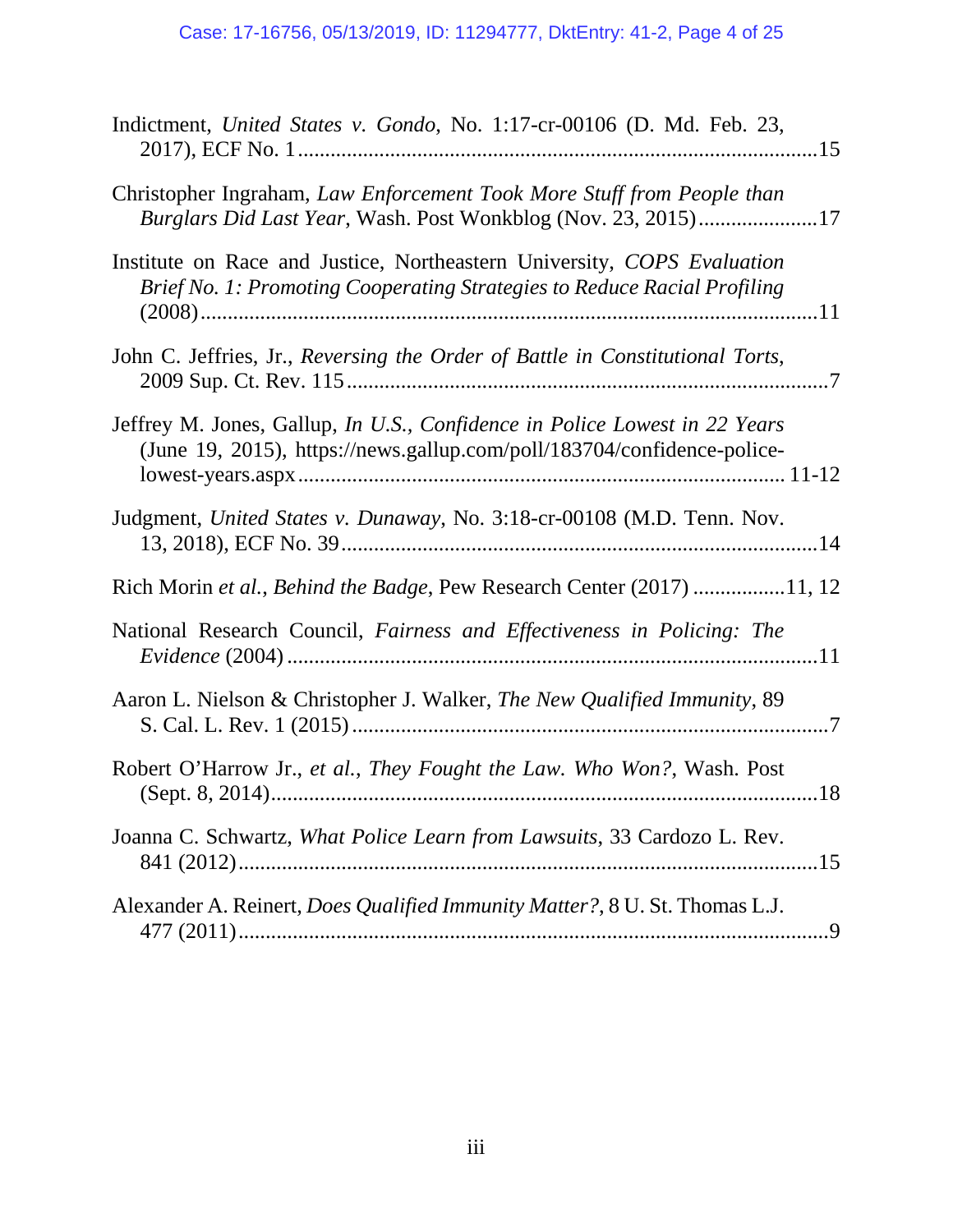# **CORPORATE DISCLOSURE STATEMENT**

Pursuant to Federal Rule of Appellate Procedure 26.1, *amici* state that none of them has a parent corporation, and that no publicly held corporation owns a 10% or more ownership interest in any of the *amici*.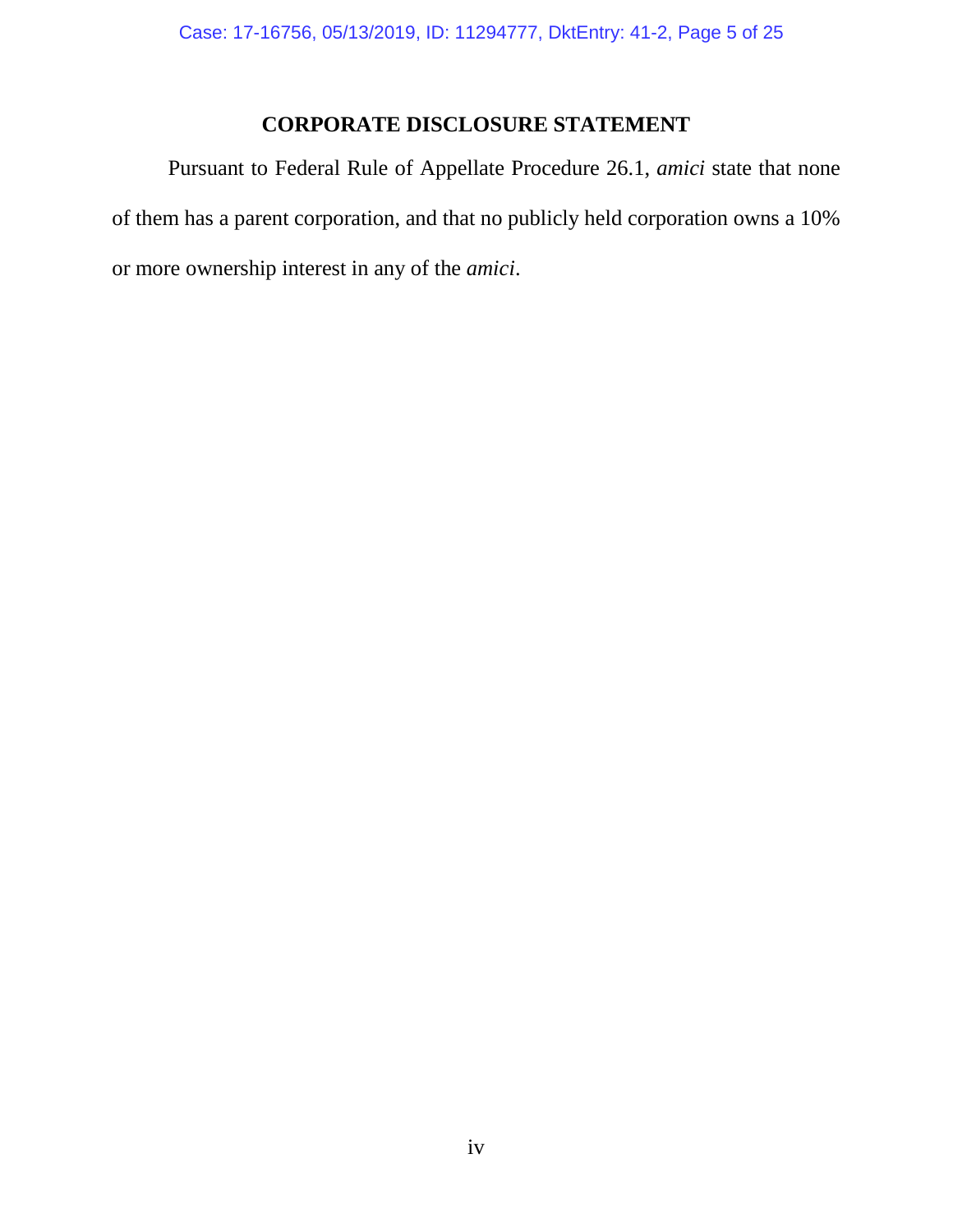## **INTEREST OF** *AMICI CURIAE*[1](#page-10-0)

*Amici curiae* are nonprofit organizations dedicated to the protection of individual liberties, especially those liberties guaranteed by the Constitution of the United States, against all forms of government interference. As organizations concerned about the expansion of qualified immunity—and that doctrine's ability to shield egregious violations of individuals' constitutional rights from any meaningful liability—*amici* have a particular interest in this case.

**The DKT Liberty Project** was founded in 1997 to promote individual liberty against encroachment by all levels of government. The Liberty Project is committed to defending privacy, guarding against government overreach, and protecting every American's right and responsibility to function as an autonomous and independent individual. The Liberty Project espouses vigilance over government overreach of all kinds, but especially law enforcement overreach that restricts individual civil liberties. The Liberty Project has filed several briefs as *amicus curiae* with state and federal courts and with the United States Supreme Court on issues involving constitutional rights and civil liberties.

<span id="page-10-0"></span><sup>&</sup>lt;sup>1</sup> *Amici* hereby certify that no party's counsel authored this brief in whole or in part; no party or party's counsel contributed money intended to fund the preparation or submission of this brief; and no person other than *amici* and their counsel contributed money intended to fund the preparation or submission of this brief.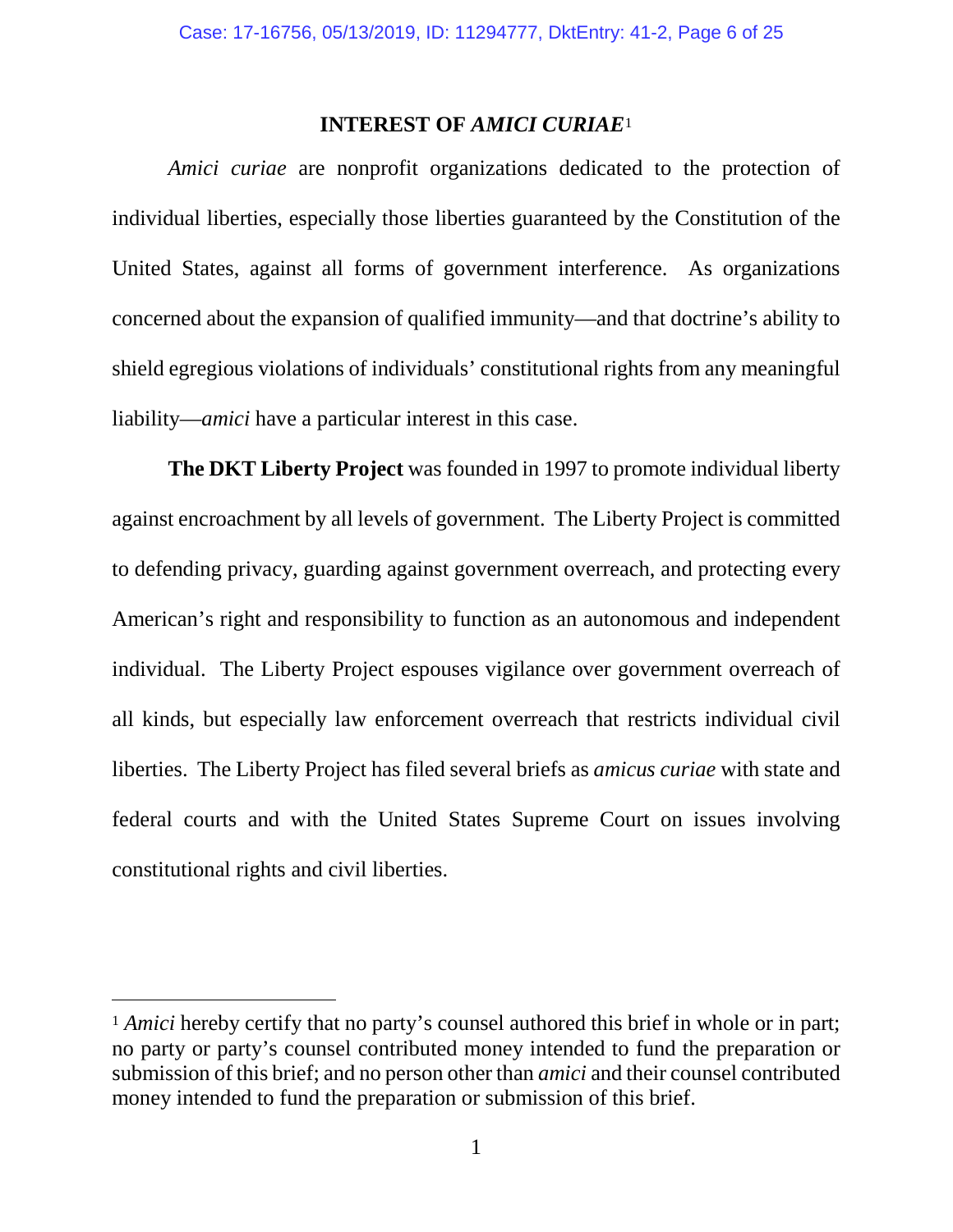**Reason Foundation** is a national, nonpartisan, and nonprofit public policy think tank, founded in 1978. Reason's mission is to advance a free society by applying and promoting libertarian principles and policies—including free markets, individual liberty, and the rule of law. Reason advances its mission by publishing *Reason* magazine, as well as commentary on its websites, and by issuing policy research reports. Reason participates as *amicus curiae* in cases raising significant constitutional or legal issues.

**The Individual Rights Foundation** ("IRF") was founded in 1993 and is the legal arm of the David Horowitz Freedom Center. The IRF is dedicated to supporting free speech, associational rights, and other constitutional protections. The IRF opposes attempts from anywhere along the political spectrum to undermine freedom of speech and equality of rights, and it combats overreaching governmental activity that impairs individual rights.

**Public Justice** is a national public-interest law firm dedicated to pursuing justice for the victims of corporate and governmental abuses. It specializes in precedent-setting and socially significant cases designed to advance consumers' and victims' rights, civil rights and civil liberties, occupational health and employees' rights, the preservation and improvement of the civil-justice system, and the protection of the poor and the powerless.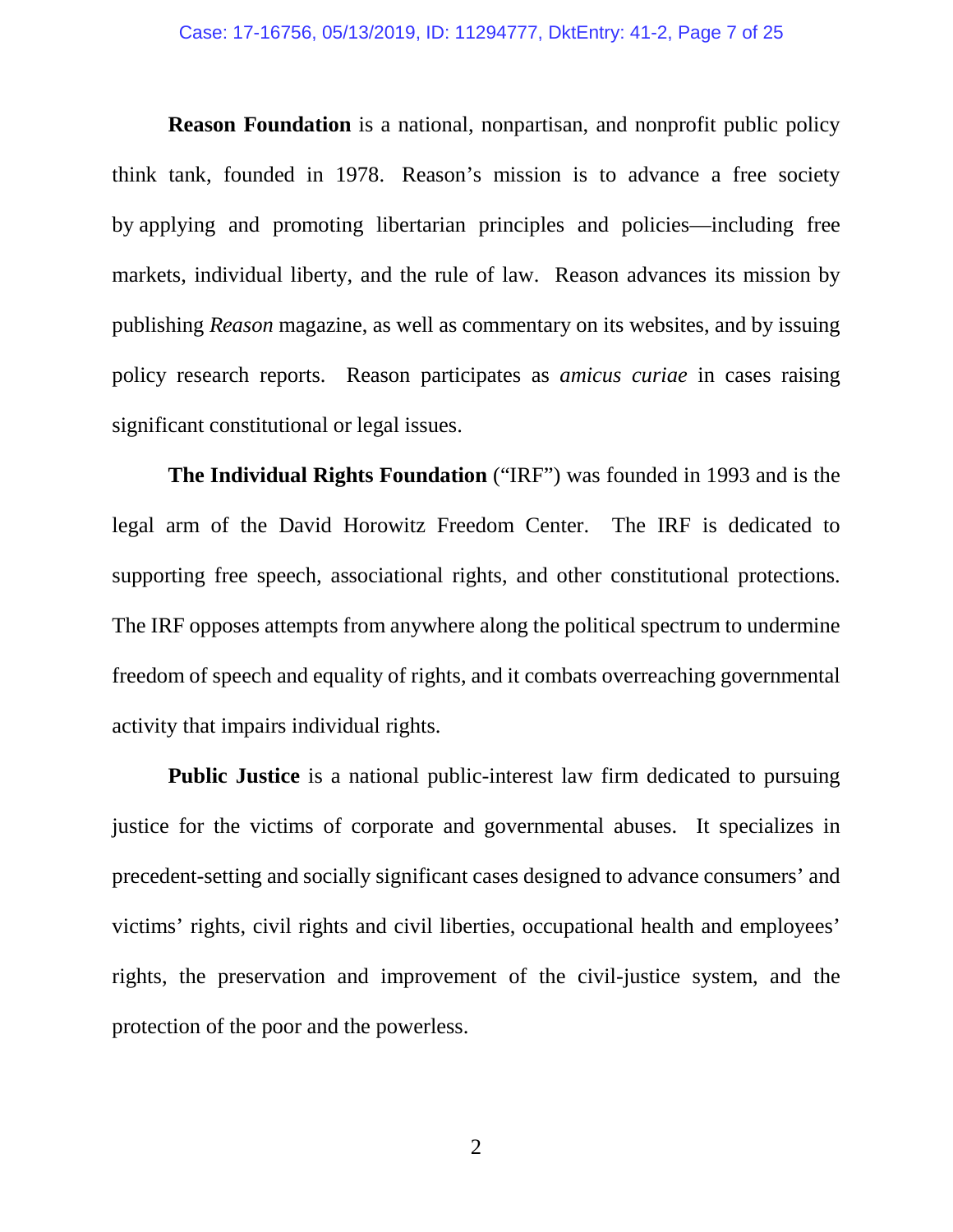**The National Police Accountability Project** ("NPAP") was founded in 1999 to address misconduct by law enforcement and detention facility officers. NPAP has approximately 600 attorney members throughout the United States. NPAP provides training and support for attorneys and other legal workers, public education and information, and resources for nonprofit organizations and community groups involved with victims of law-enforcement and detention-facility misconduct. NPAP also supports legislative efforts aimed at increasing accountability, and appears as *amicus curiae* in cases of particular importance for its members' clients.

**The Law Enforcement Action Partnership** ("LEAP") is a 501(c)(3) nonprofit of police, prosecutors, judges, corrections officials, and other law enforcement officials advocating for criminal justice and drug policy reforms that will make communities safer and more just. Founded by five police officers in 2002 with a sole focus on drug policy, today LEAP's speakers bureau numbers more than 200 criminal justice professionals advising on police-community relations, incarceration, harm reduction, drug policy, and global issues.

**The Institute for Justice** ("IJ") is a nonprofit, public-interest law firm committed to defending the essential foundations of a free society through securing greater protection for individual liberty and restoring constitutional limits on the power of government. IJ litigates in state and federal courts nationwide to secure these guarantees, including in defense of private property rights, educational choice,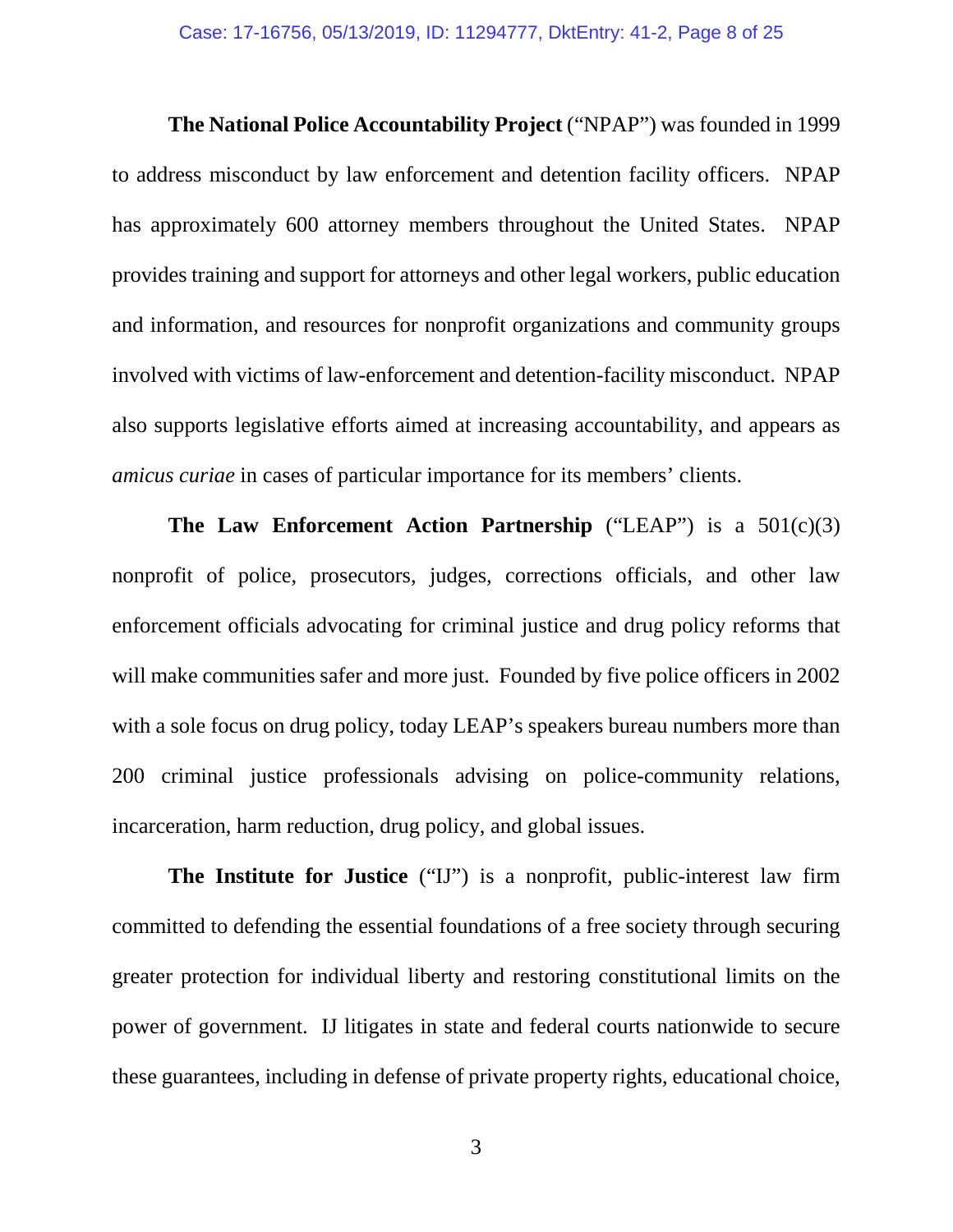#### Case: 17-16756, 05/13/2019, ID: 11294777, DktEntry: 41-2, Page 9 of 25

economic liberty, and free speech. As part of its commitment to protecting private property rights, IJ fights to roll back civil forfeiture.

**Americans for Prosperity** ("AFP") recruits, educates, and mobilizes citizens to build a culture of mutual benefit where people succeed by helping others improve their lives. Such a culture can only flourish in a justice system in which the rule of law is clear, law enforcement is just, and due process thrives. Current qualified immunity doctrine in the United States violates all three of these principles, and AFP is thus mission-bound to advocate for a reconsideration of the doctrine and, by extension, a justice system that better supports a culture of mutual benefit.

## **SUMMARY OF ARGUMENT**

Plaintiffs allege that City of Fresno police officers stole over \$200,000 in cash and rare coins during a search of their property. The officers did not seize that property for law enforcement purposes. Nor did they seize it as evidence. Instead, the officers simply pocketed the property for their own pecuniary gain. The conduct plaintiffs allege is shocking. Yet, without deciding the underlying constitutional issue, the panel concluded that the officers could not be held accountable for their actions under 42 U.S.C. § 1983 because there was no case clearly establishing that their conduct violated the Fourth Amendment.

That holding was wrong, both under existing case law and as a matter of common sense. At a minimum, the alleged constitutional violation is so egregious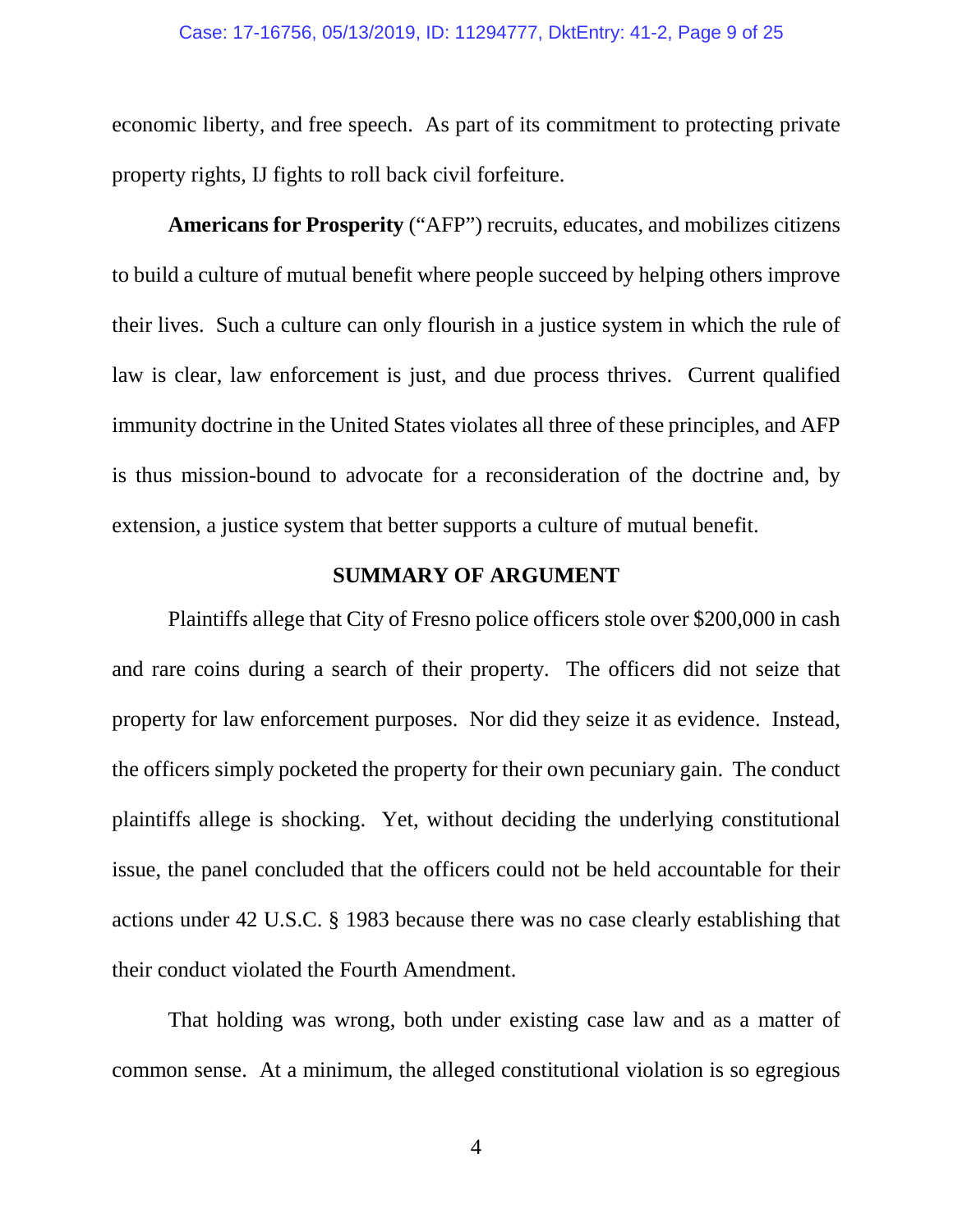### Case: 17-16756, 05/13/2019, ID: 11294777, DktEntry: 41-2, Page 10 of 25

as to be obvious. The panel's failure to hold as much continues the widespread practice of lower courts declining to reach constitutional questions in qualified immunity cases. This practice improperly stunts the development of the law and impedes the reach of constitutional protections to those most in need.

By unjustifiably extending qualified immunity to cover even the base theft alleged here, the panel's decision also exacerbates the significant costs that an expansive immunity doctrine imposes on litigants, the public, and law enforcement. Litigants are discouraged from bringing lawsuits in even the most egregious cases because they know immunity will make success extremely difficult. Bad actors are not held accountable, which undermines public trust in law enforcement and makes policing by those officers who act reasonably more difficult and less safe. And concerns about the abuse of civil asset forfeiture—which already allows law enforcement to seize property with little legal recourse—are heightened when law enforcement can seize property for their own personal gain with *no* legal recourse for the victims.

The panel's decision allows police officers to steal from suspects with impunity, and without any concern that they might be subject to civil liability. The decision is both wrong and consequential. This Court should grant rehearing *en banc* to reverse the judgment.

5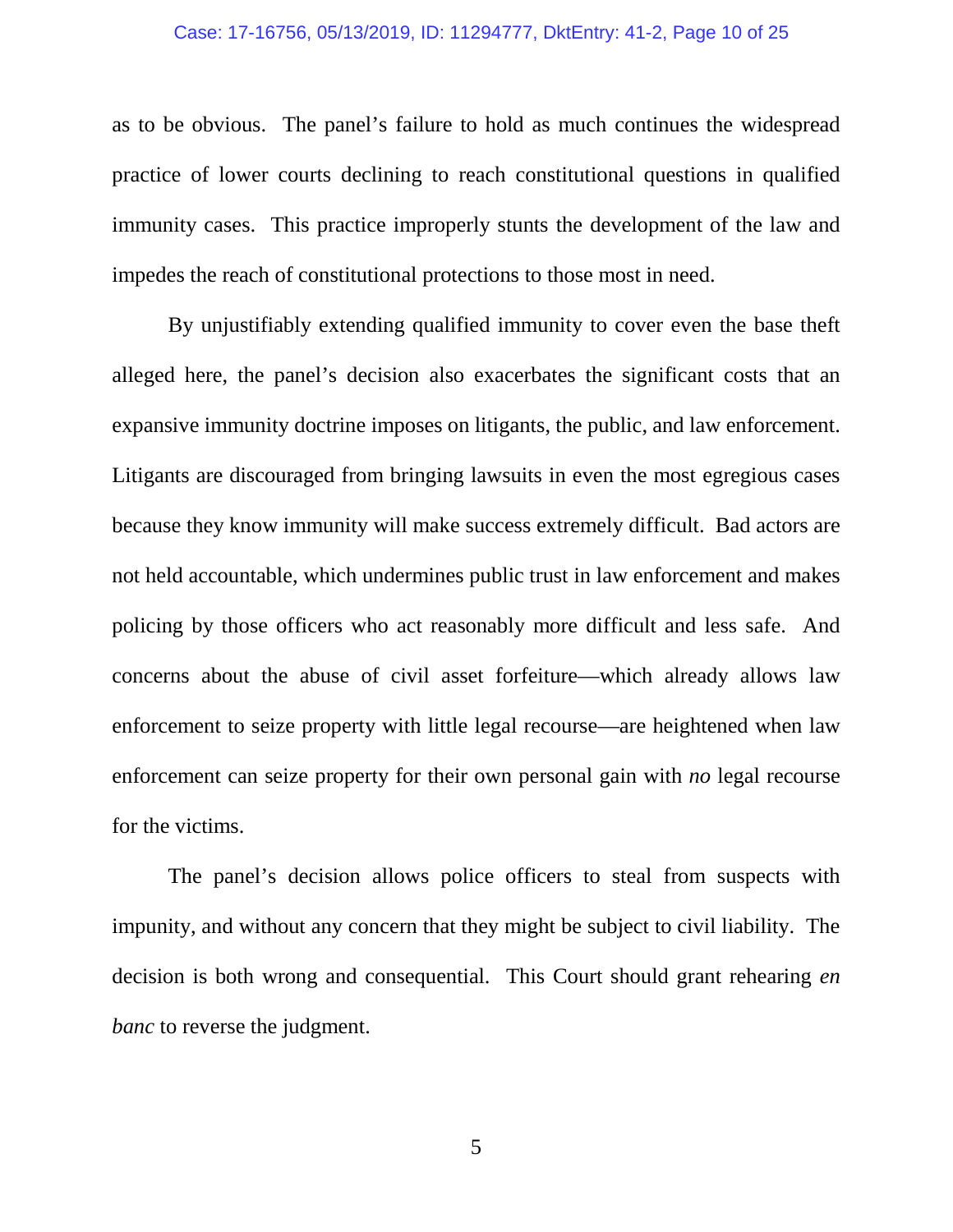### **ARGUMENT**

# **I. The Panel Decision Extends Qualified Immunity To Its Extreme By Insulating Egregious Constitutional Violations From Liability.**

On the sole basis that no case law clearly holds that police officers violate the Constitution when they pocket a suspect's property for their own gain, the panel decision granted defendants qualified immunity. As the petition explains, that conclusion was erroneous because there *is* case law specifically establishing that the defendants' conduct violated the Fourth Amendment. Petition at 8-11. But *even if* there were no case directly on point, the unlawfulness of defendants' misconduct was, at a minimum, so clearly unconstitutional as to be obvious. *Id.* at 7-8. By insulating even egregious misconduct from liability whenever there is no prior case specifically on point, the panel's reasoning extends qualified immunity doctrine to its extreme.

To be sure, lower courts have discretion to bypass the first step in the qualified immunity analysis—determining whether there was a constitutional violation—and grant immunity based only on a finding that any such violation was not "clearly established." *Pearson v. Callahan*, 555 U.S. 223, 236 (2009). But the Supreme Court has cautioned that first determining whether a constitutional right has been violated is "often beneficial," "promotes the development of constitutional precedent," and "is especially valuable with respect to questions that do not frequently arise in cases in which a qualified immunity defense is unavailable." *Id.*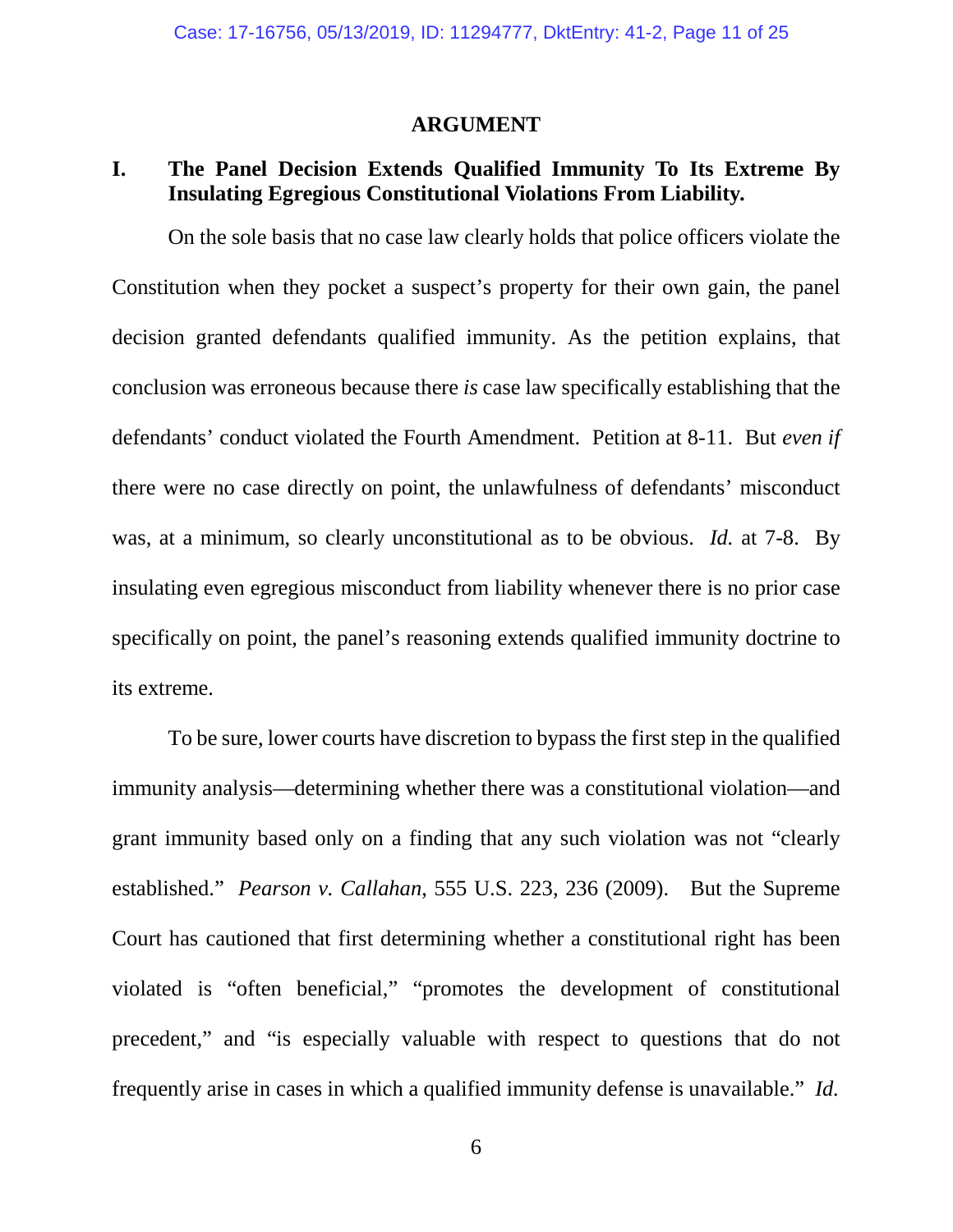When lower courts avoid an examination of the underlying constitutional question and reflexively grant immunity absent a case that has analyzed identical, or nearly identical, factual circumstances, they risk locking in a state where constitutional rights, even the obvious ones, "might *never* be clearly established." Aaron L. Nielson & Christopher J. Walker, *The New Qualified Immunity*, 89 S. Cal. L. Rev. 1, 12 (2015). Unfortunately, that appears to be what is happening. In less than ten percent of cases since the Court's 2009 decision in *Pearson* have lower courts exercised their discretion to reach a constitutional question before going on to nevertheless grant immunity. *Id.* at 33, 37-38. By abdicating their authority to analyze the constitutional question, courts place qualified immunity doctrine in a vicious cycle. The law will never become "clearly established" if courts do not reach the constitutional question. Thus, "[f]or rights that depend on vindication through damages actions, the repeated invocation of qualified immunity will reduce the meaning of the Constitution to the lowest plausible conception of its content." John C. Jeffries, Jr., *Reversing the Order of Battle in Constitutional Torts*, 2009 Sup. Ct. Rev. 115, 120.

Qualified immunity doctrine, however, need not blind itself to obvious constitutional violations, and a violation can be clearly established even without a specific, factually analogous case on point. As the Supreme Court has noted, "a general constitutional rule already identified in the decisional law may apply with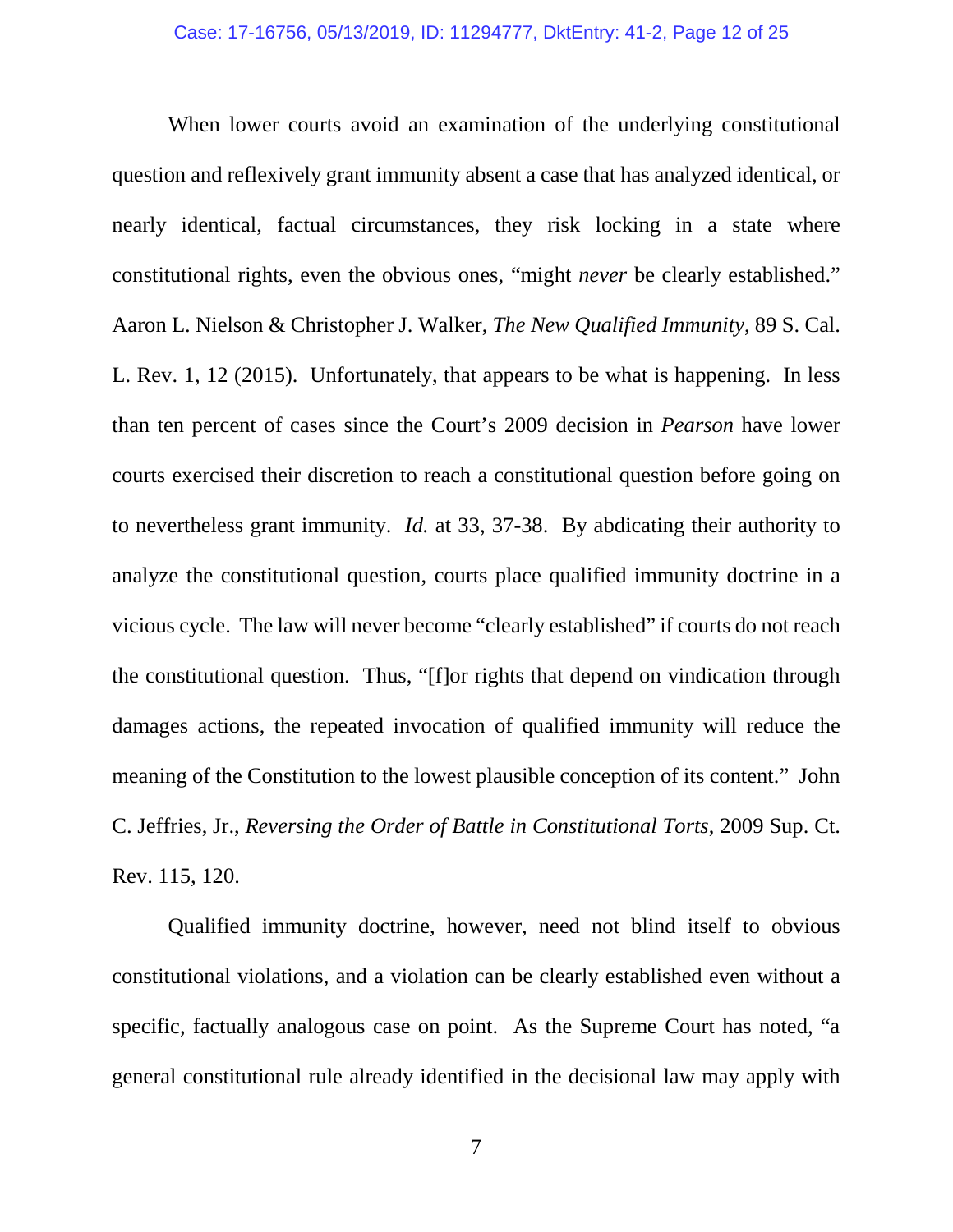### Case: 17-16756, 05/13/2019, ID: 11294777, DktEntry: 41-2, Page 13 of 25

obvious clarity to the specific conduct in question." *Hope v. Pelzer*, 536 U.S. 730, 741 (2002) (quotation marks omitted); *see also United States v. Lanier*, 520 U.S. 259, 271 (1997) (acknowledging that often "[t]he easiest cases don't even arise" (quotation marks omitted)). Indeed, it would "be remarkable if the most obviously unconstitutional conduct should be the most immune from liability only because it is so flagrantly unlawful that few dare its attempt." *Browder v. City of Albuquerque*, 787 F.3d 1076, 1082-83 (10th Cir. 2015) (Gorsuch, J.) (denying qualified immunity).

That is precisely the situation here. The panel correctly acknowledged that the defendants certainly "ought to have recognized that the alleged theft of Appellants' money and rare coins would be improper." Petition Add. at 8. Yet, focusing myopically on the supposed lack of a factually analogous case and disregarding constitutional principles that "apply with obvious clarity to the specific conduct in question," *Hope*, 536 U.S. at 741, the panel nonetheless granted immunity. The constitutional violation here is obvious, and this Court should say so. Doing so also would establish a definitive ruling providing even more specific notice to government officials of what the Constitution prohibits. Any other holding stunts the development of constitutional law and immunizes truly brazen and egregious unconstitutional conduct.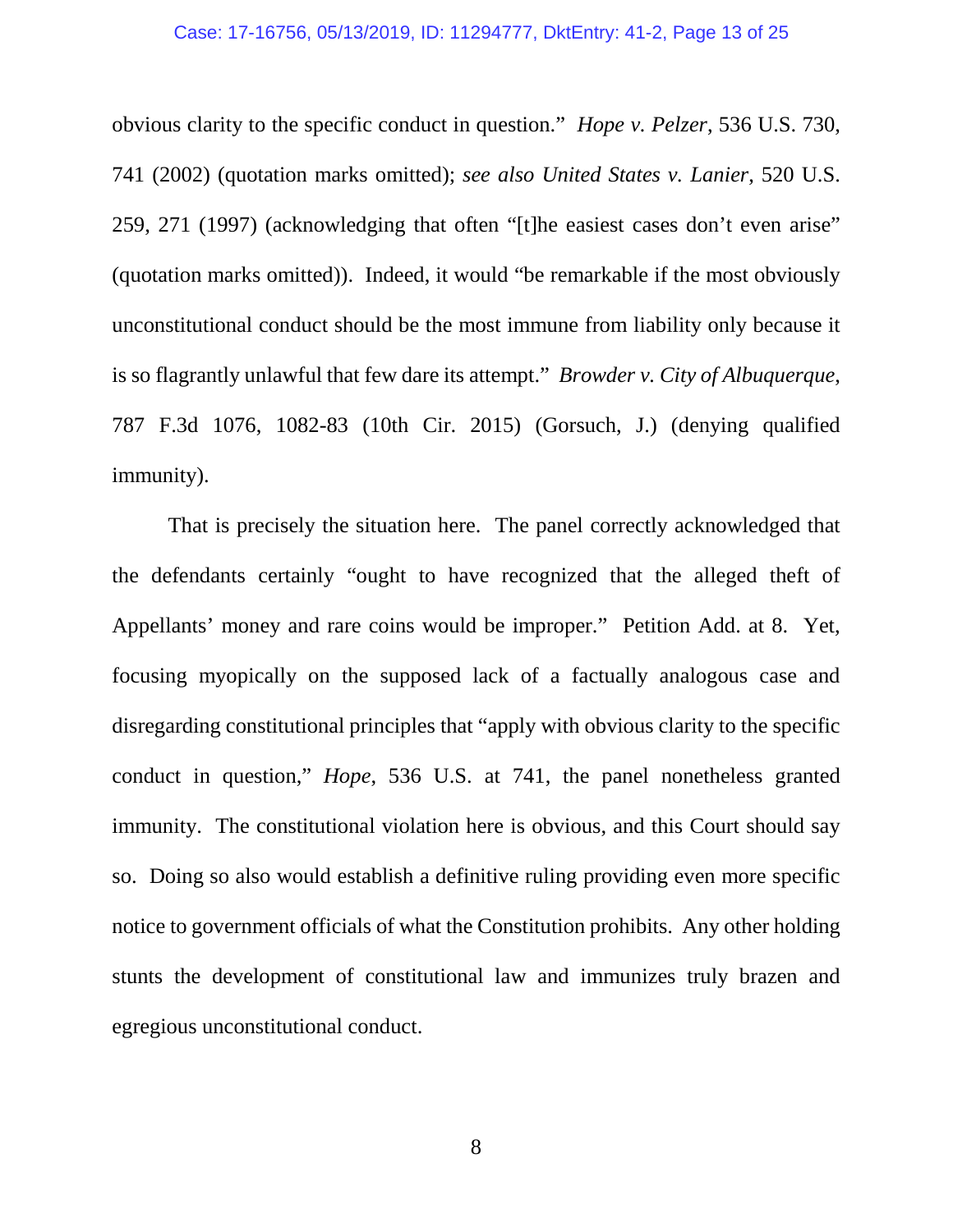# **II. The Unjustified Extension Of Qualified Immunity Harms Litigants, The Police, And Law Enforcement.**

Qualified immunity is intended to protect officers who act reasonably while also holding officers "accountable when they exercise power irresponsibly." *Pearson*, 555 U.S. at 231. Research suggests that when bad actors are not held accountable, litigants, the public, and law enforcement in general suffer. The panel's decision only deepens these concerns.

## **A. Qualified Immunity Imposes A Significant Procedural Hurdle To Litigants' Vindication Of Constitutional Rights.**

Qualified immunity already places nearly insurmountable hurdles in the way of civil rights litigants who seek to hold state actors accountable. Immunity often discourages litigants from bringing cases—even when obvious constitutional violations are at issue. A survey of civil rights litigants shows that the availability of a qualified immunity defense plays a substantial role in lawyers' assessment of whether to take a case. Alexander A. Reinert, *Does Qualified Immunity Matter?*, 8 U. St. Thomas L.J. 477, 492-93 (2011). In that study, "[n]early every respondent, regardless of the breadth of her experience, confirmed that concerns about the qualified immunity defense play a substantial role at the screening stage" and "[f]or some, qualified immunity was the primary factor when evaluating a case for representation." *Id.* at 492.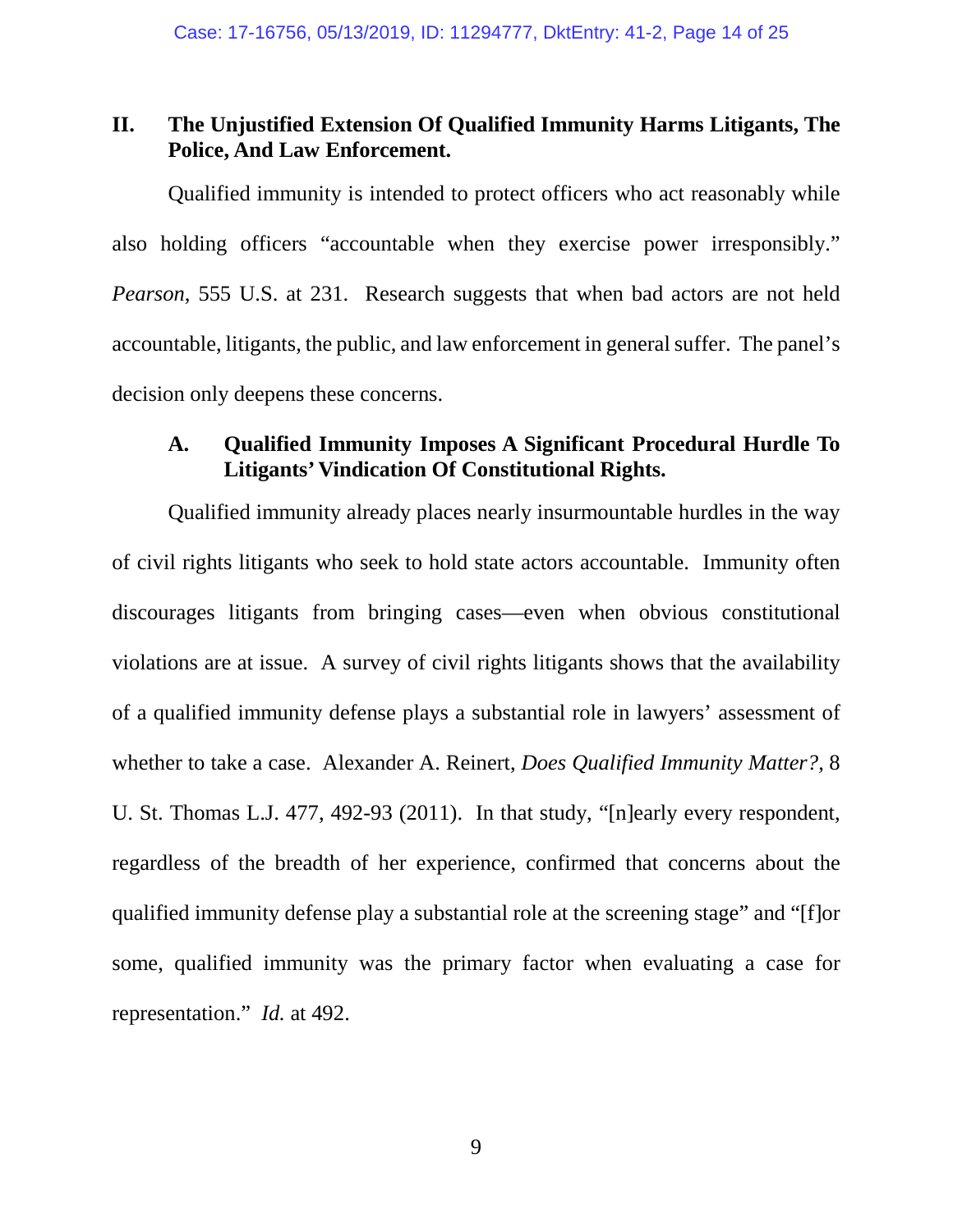Because a district court's denial of qualified immunity is an immediately appealable collateral order, *see Plumhoff v. Rickard*, 572 U.S. 765, 772 (2014), every civil rights litigant must be prepared to defeat a qualified immunity defense *both* in the district court and in the court of appeals before being able to proceed with her case. And she must do so at every stage of the proceeding—from motions to dismiss to summary judgment. Moreover, she often must do so without critical factual development as discovery is frequently stayed during the pendency of an appeal, even when the district court has denied immunity. *See Harlow v. Fitzgerald*, 457 U.S. 800, 818 (1982) ("Until this threshold immunity question is resolved, discovery should not be allowed.").

This gauntlet is formidable, and litigants were unlikely to be willing to run it even before the panel's decision. When this Court improperly expands the circumstances in which defendants are granted immunity to even the most egregious cases—as the panel's decision to grant immunity over the obvious alleged violation did here—this Court only further discourages litigants from vindicating their rights and holding police officers accountable.

# **B. Qualified Immunity Undermines Accountability And Public Trust In Law Enforcement.**

A failure to hold bad actors accountable also has a counterproductive effect on the public at large and the very police officers who "perform their duties reasonably." *Pearson*, 555 U.S. at 231. The unjustified extension of qualified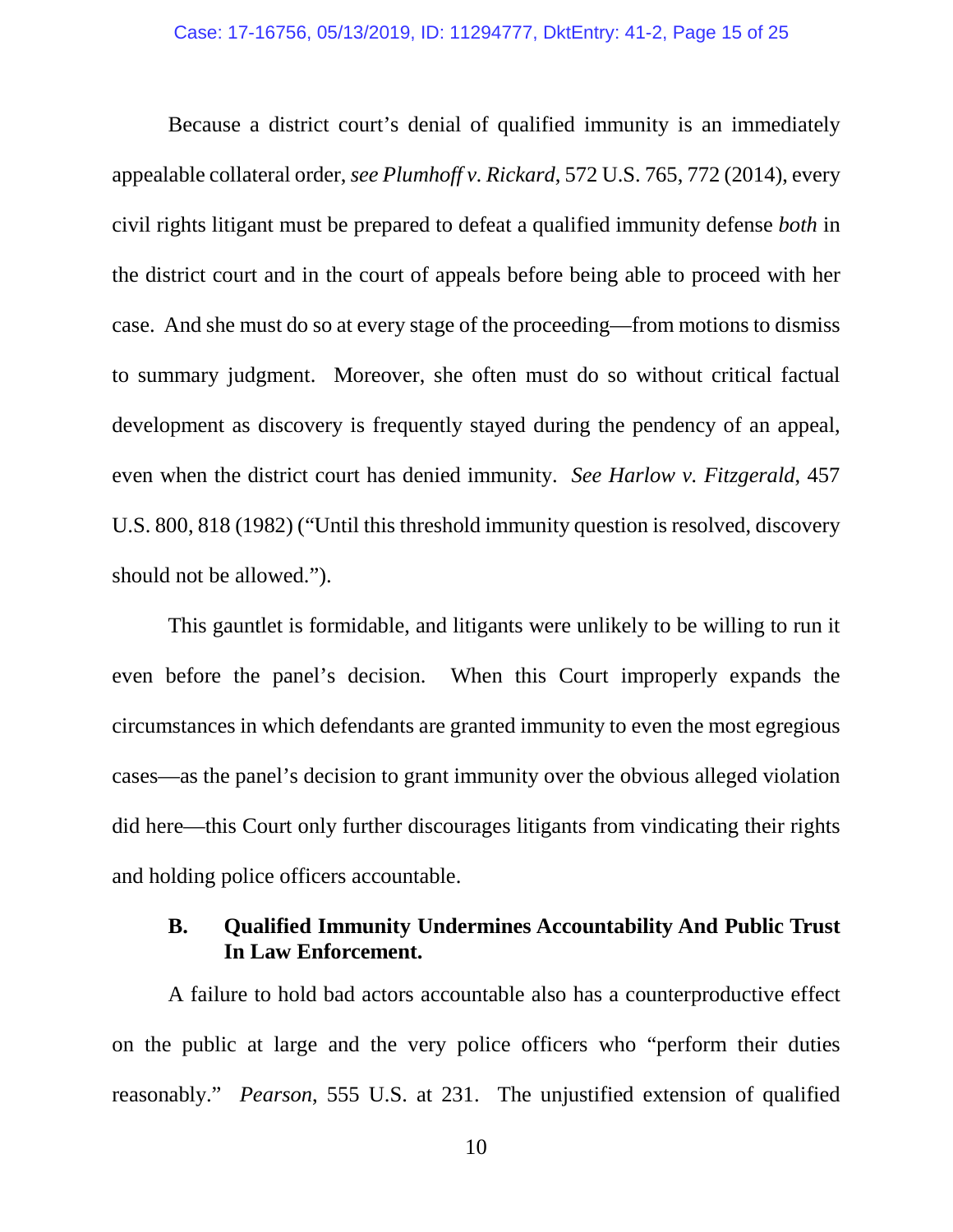### Case: 17-16756, 05/13/2019, ID: 11294777, DktEntry: 41-2, Page 16 of 25

immunity erodes public trust in police by undermining the belief that law enforcement will do their jobs fairly, and will be held accountable when they do not. That erosion works to the detriment of police officers and undermines their ability to form the very community relationships that allow police to do their job—and to do it safely.

"Being viewed as fair and just is critical to successful policing in a democracy," and when police "are perceived as unfair in their enforcement, it will undermine their effectiveness." Inst. on Race and Justice, Northeastern Univ., *COPS Evaluation Brief No. 1: Promoting Cooperating Strategies to Reduce Racial Profiling*, at 21 (2008). Officers themselves report that, in order for policing to be successful, it is critical to demonstrate fairness and respect when dealing with the public. *See* Rich Morin *et al.*, *Behind the Badge*, Pew Research Center 65, 72 (2017). Overall, "[l]awful policing increases the stature of the police in the eyes of citizens, creates a reservoir of support for police work, and expedites the production of community safety by enhancing cooperation with the police." Nat'l Research Council, *Fairness and Effectiveness in Policing: The Evidence* 6 (2004).

Police already are facing a public perception crisis. In 2015, in the midst of several high-profile policing events, public trust in police officers fell to a twentytwo year low. Jeffrey M. Jones, Gallup, *In U.S., Confidence in Police Lowest in 22* 

11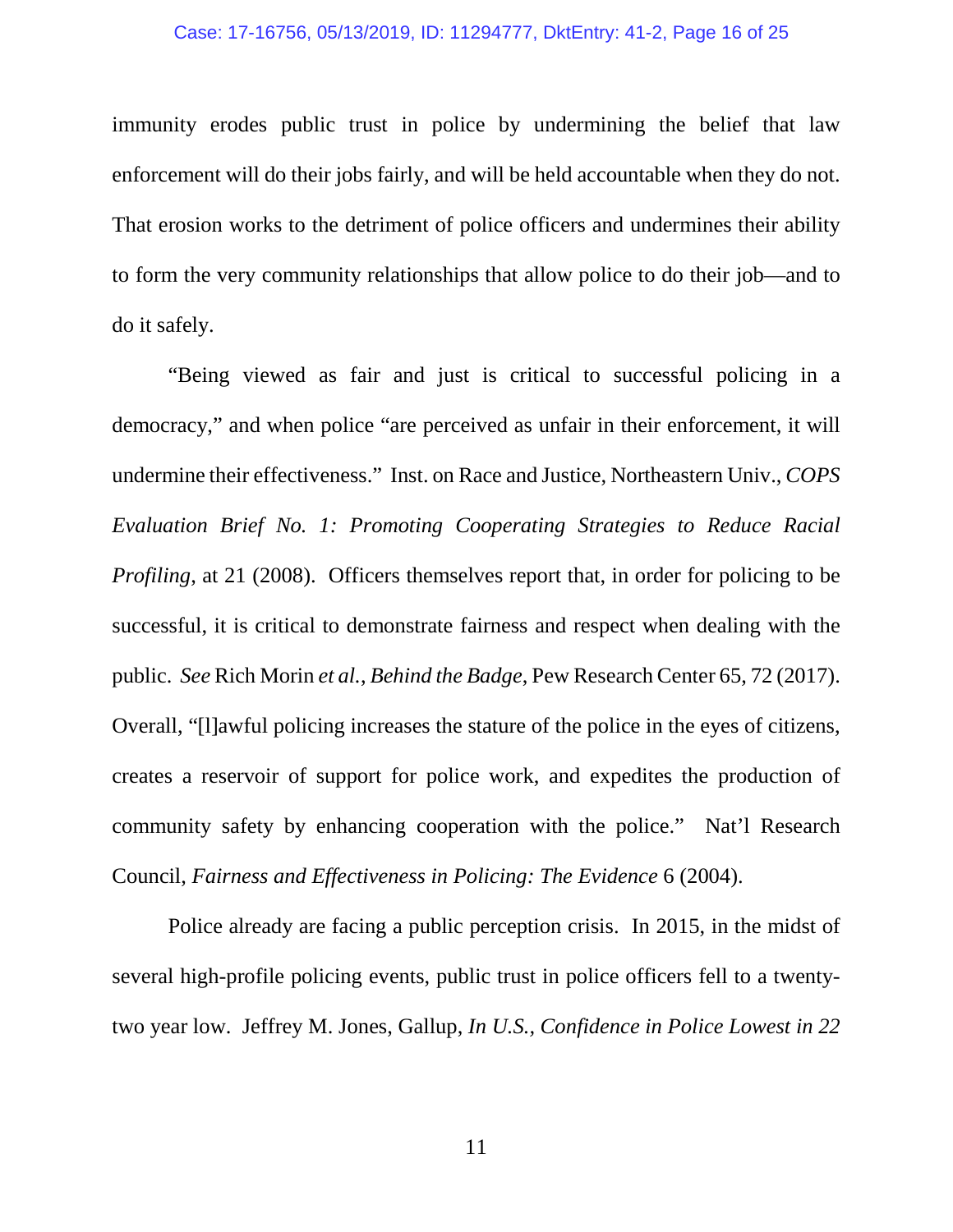*Years* (June 19, [2](#page-21-0)015).<sup>2</sup> And almost 90% of police report that they are more concerned for their safety in recent years and that policing has become more dangerous and more difficult. *See* Morin *et al.*, *Behind the Badge*, at 80.

Qualified immunity increases the public's perception that police are not held accountable. Even a cursory review of recent qualified immunity decisions demonstrates that the doctrine has morphed to shield even truly egregious behavior from accountability.

In *Young v. Borders*, for example, the Eleventh Circuit upheld the granting of qualified immunity to an officer who shot and killed a man seconds after he answered the door of his apartment. 620 F. App'x 889 (11th Cir. 2015), *en banc review denied*, 850 F.3d 1274 (11th Cir. 2017). Without a warrant or reasonable suspicion, and based only on a hunch that a motorcycle parked outside of the man's apartment might be both the same motorcycle observed speeding in the area and the same motorcycle involved in a separate armed assault and battery that took place miles away, several officers approached the man's apartment, guns drawn, and knocked loudly without identifying themselves as police. *Young v. Borders*, 850 F.3d 1274, 1288 (11th Cir. 2017) (Martin, J., dissenting from denial of rehearing *en banc*). The man, startled, retrieved a lawfully owned handgun and opened the door,

<span id="page-21-0"></span> <sup>2</sup> https://news.gallup.com/poll/183704/confidence-police-lowest-years.aspx.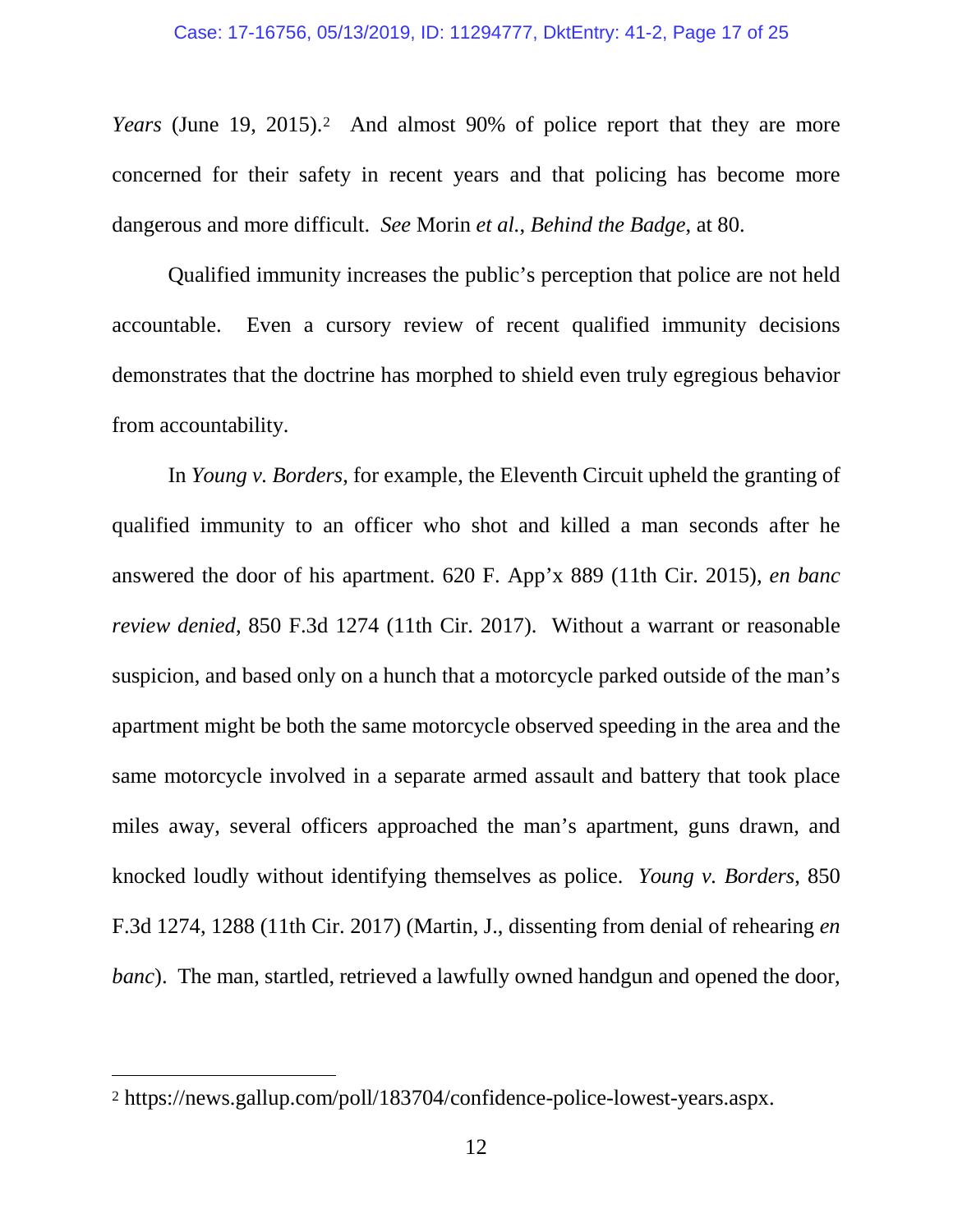### Case: 17-16756, 05/13/2019, ID: 11294777, DktEntry: 41-2, Page 18 of 25

with his gun pointed safely toward the ground. *Id.* at 1290-91. Upon seeing the officers, and without lifting the firearm, the man attempted to retreat inside. But one officer fired six shots—three of which struck and killed the man. *Id.* at 1291*.* Despite these egregious circumstances, a panel of the Eleventh Circuit summarily concluded there was "no reversible error" in the district court's order granting qualified immunity. *Young*, 620 F. App'x at 890; *see also Young*, 850 F.3d at 1280- 82 (Hull, J., concurring in denial of rehearing *en banc*) (explaining the panel did not decide whether the conduct was unconstitutional because, in the panel's view, there was "no prior case with facts remotely similar").

Another example of outrageous conduct that escaped liability is the Tenth Circuit's decision earlier this year in *Doe v. Woodard*. There, the court affirmed a finding of qualified immunity for a government caseworker who strip-searched a four-year old child and then photographed her while she was undressed—all without either a warrant or parental consent. 912 F.3d 1278 (10th Cir. 2019), *petition for cert. filed*, 87 U.S.L.W. 3380 (U.S. Mar. 11, 2019) (No. 18-1173). Limiting its analysis to whether any constitutional violation was clearly established—and without answering the constitutional question—the court noted that the plaintiffs had not "cited a Supreme Court or Tenth Circuit decision specifically holding that a social worker must obtain a warrant to search a child at school for evidence of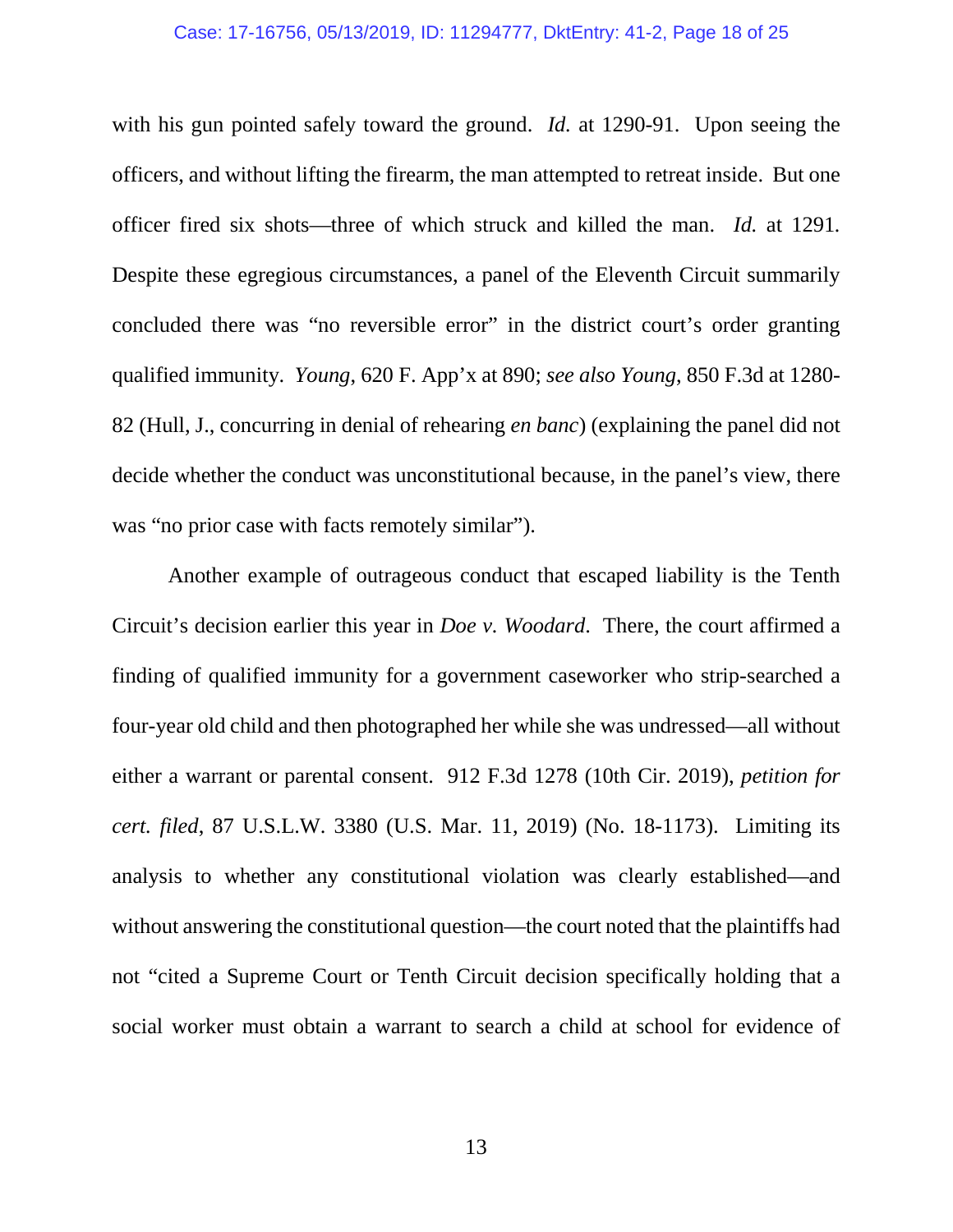reported abuse." *Id.* at 1293. Therefore, the court held that the plaintiffs had not "met their burden of showing clearly established law on either ground." *Id.*

Cases like these are reason enough to question the extension of qualified immunity and to raise concern about the doctrine's effect on public confidence in police. Yet, with respect to the conduct plaintiffs allege in this case, there is every reason to suspect that the panel's decision will provide greater incentive for bad actors to steal from suspects. Sadly, the conduct plaintiffs allege is not unusual, and plaintiffs cite several cases demonstrating that the conduct is not an isolated event. Petition at 10-11. In fact, officers repeatedly have unlawfully stolen suspects' property in recent years, under the guise of a search warrant or other purported legal authorization. For example, one Nashville police officer was sentenced in November 2018 to two years in prison for the theft of more than \$100,000 in the course of executing search warrants.[3](#page-23-0) In another case, Baltimore police officers were convicted in 2017 and early 2018 for their roles in a wide-ranging scheme in which the officers repeatedly stole from criminal suspects while conducting searches under

<span id="page-23-0"></span> <sup>3</sup> *See* Joey Gill, *Former Metro Police officer sentenced to federal prison for stealing money*, News4 (Oct. 24, 2018), https://www.wsmv.com/news/former-metro-policeofficer-sentenced-to-federal-prison-for-stealing/article\_223d1502-d7d1-11e8-8fe8- 2742b152d549.html; *see also* Indictment, *United States v. Dunaway*, No. 3:18-cr-00108 (M.D. Tenn. May 2, 2018), ECF No. 3; Judgment, *United States v. Dunaway*, No. 3:18-cr-00108 (M.D. Tenn. Nov. 13, 2018), ECF No. 39.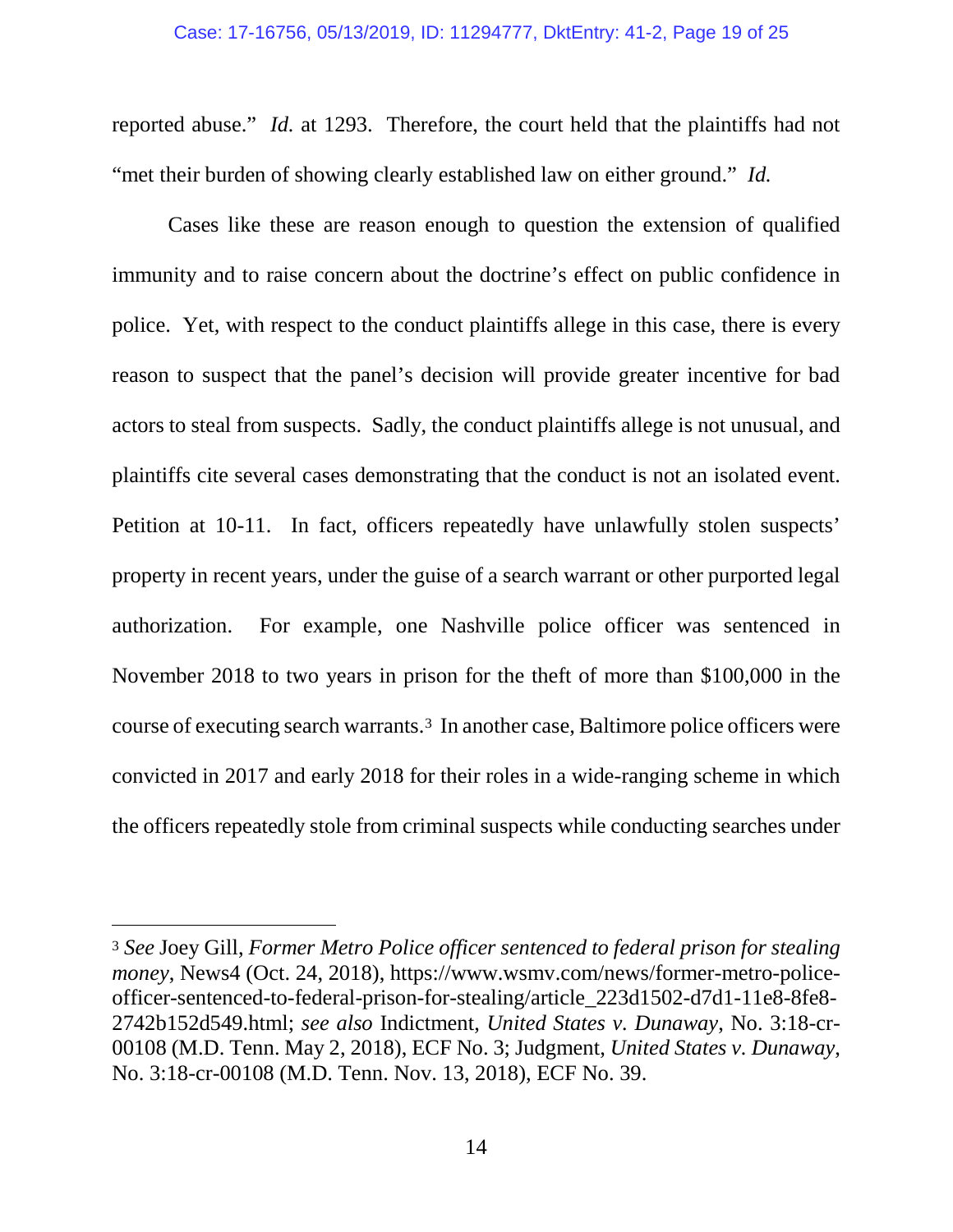### Case: 17-16756, 05/13/2019, ID: 11294777, DktEntry: 41-2, Page 20 of 25

the guise of their law enforcement authority. In one particularly egregious incident, the officers stole \$100,000 from a safe in a suspect's home—and, in an effort to conceal their theft, began the police recording of the search only *after* stealing the cash.[4](#page-24-0)

In several of these cases, the officers were prosecuted. But private lawsuits can also provide the sunshine needed to expose unlawful police practices that might not otherwise come to light. Private lawsuits "are a valuable source of information about police-misconduct allegations" because they may alert departments to possible misconduct that might not otherwise surface. Joanna C. Schwartz, *What Police Learn from Lawsuits*, 33 Cardozo L. Rev. 841, 844-45 (2012). In fact, acts like those plaintiffs allege in his case are the *most likely* to escape notice. Because they do not involve the use of force, "potentially serious constitutional violations" that take place during "vehicle pursuits, searches, and home entries . . . [may] not trigger reporting requirements." *Id.* The panel decision provides potential bad actors with assurance that such conduct will not lead to civil liability—and therefore virtually ensures that this conduct may never come to light at all.

<span id="page-24-0"></span> <sup>4</sup> Justin Fenton, *Baltimore Gun Trace Task Force officers were 'both cops and robbers' at same time, prosecutors say*, Balt. Sun (Jan. 23, 2018, 1:20 PM), http://www.baltimoresun.com/news/maryland/crime/bs-md-ci-gttf-openingstatements-20180123-story.html?utm\_source=nextdraft&utm\_medium=email; *see also* Indictment, *United States v. Gondo*, No. 1:17-cr-00106 (D. Md. Feb. 23, 2017), ECF No. 1.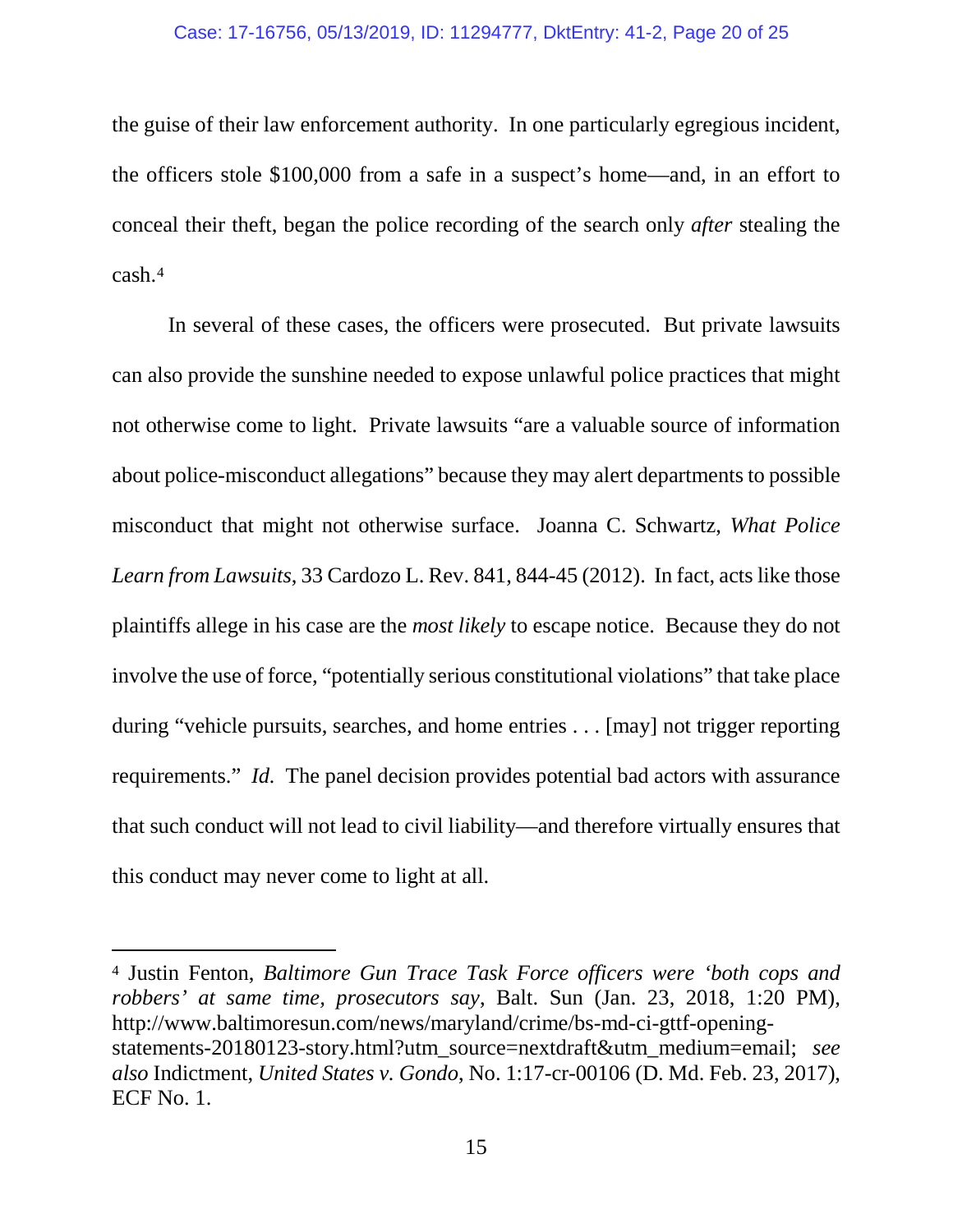Extending qualified immunity to obvious and brazen constitutional violations—as the panel decision did here—exacerbates the public accountability gap and works at cross-purposes with the rationale underlying immunity.

# **C. By Immunizing Outright Theft, The Panel Decision Only Exacerbates Existing Concerns Over Asset Forfeiture.**

Finally, the panel's decision is all the more striking because it provides officers with an avenue to seize individuals' personal property without any legal recourse for the victims. Civil asset forfeiture, which gives the government authority to seize personal property with little legal scrutiny, is already widely abused. Police departments and individual officers routinely misuse their authority to seize assets connected to a crime by seizing property to which they are not actually entitled, and using that property to fund their departments. The panel's decision now goes even further. The decision immunizes individual officers who steal property for their own *personal* use. Given the abuse that already exists when the government is permitted to seize property for the government's own use, further immunizing officers who commit outright theft for their own personal profit will make it even easier for government officials to abuse their authority and escape any liability.

Civil asset forfeiture historically began as a tool to combat piracy and enforce regulations on the high seas (where *in personam* actions against property owners were often impossible), but many governments now turn to forfeiture as a major source of revenue. *See Leonard v. Texas*, 137 S. Ct. 847, 848 (2017) (Thomas, J.,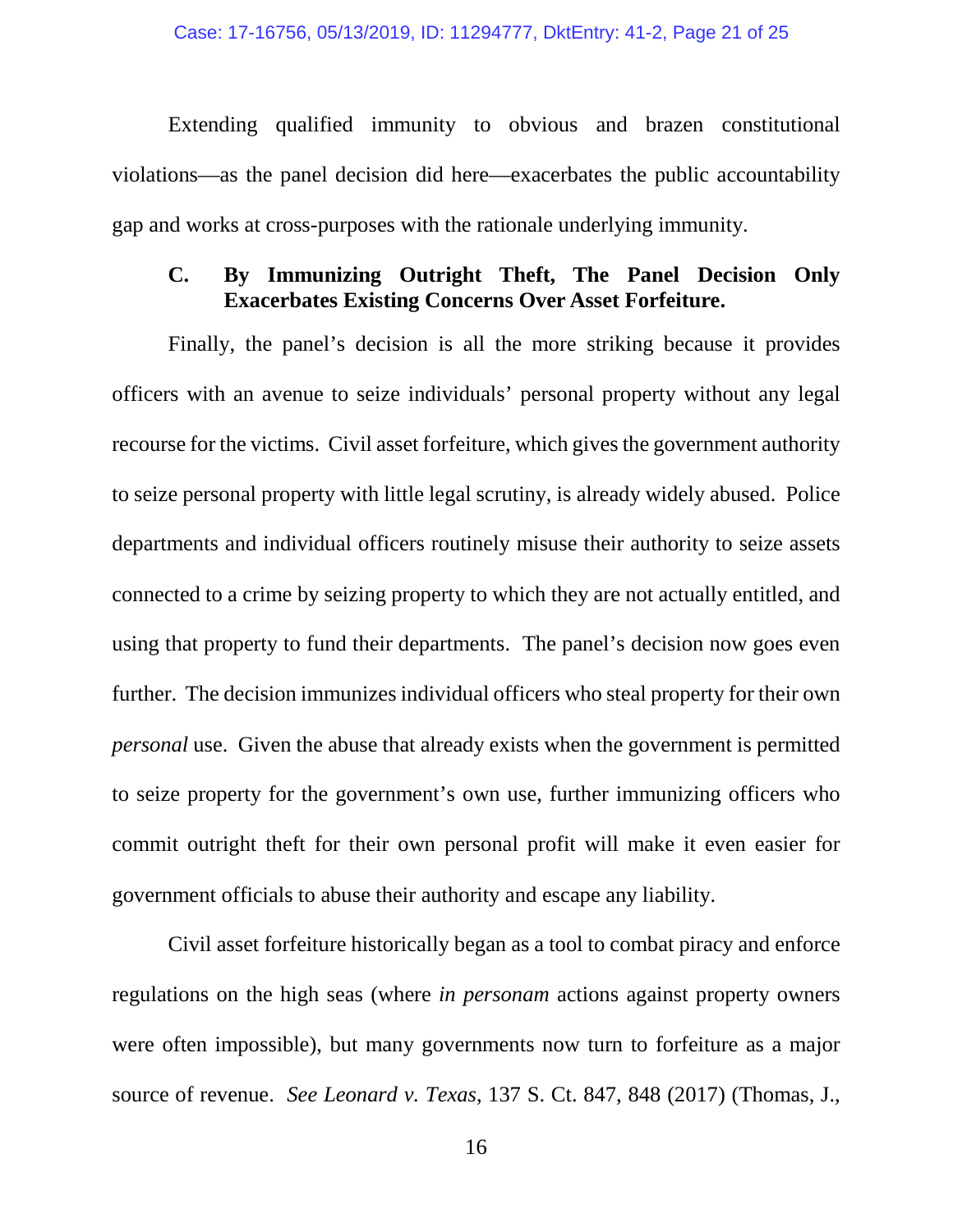#### Case: 17-16756, 05/13/2019, ID: 11294777, DktEntry: 41-2, Page 22 of 25

statement respecting denial of certiorari). In recent decades, forfeiture has "become widespread and highly profitable." *Id.* Because the entity that seizes the property often keeps it, law enforcement has "strong incentives to pursue forfeiture." *Id.*

At the federal level, the Departments of Justice and Treasury had seized more than \$5 billion worth of assets by 2014—a 4,667% increase since 1986. Dick M. Carpenter II *et al.*, Institute for Justice, *Policing for Profit: The Abuse of Civil Asset Forfeiture* 10 (2d ed. 2015); Christopher Ingraham, *Law Enforcement Took More Stuff from People than Burglars Did Last Year*, Wash. Post Wonkblog (Nov. 23, 2015). Facing a declining state and local tax base and increased criminal justice spending, many state and local governments have also turned to forfeiture as a source of revenue. Forty-four states now authorize law enforcement to keep at least 45% of the assets they seize; in thirty states, law enforcement may keep 90% of the assets. Carpenter *et al.*, *Policing for Profit*, at 14.

This system—allowing police to "seize property with limited judicial oversight and retain it for their own use"—has "led to egregious and well-chronicled abuses." *Leonard*, 137 S. Ct. at 848. Law enforcement have strong incentives to view more property they encounter as suspicious or otherwise subject to forfeiture. The incentive to err on the side of seizure has led to countless examples of innocent Americans having their money taken while traveling to make large purchases or move to a new community. As just one example, in August 2012, over \$17,550 was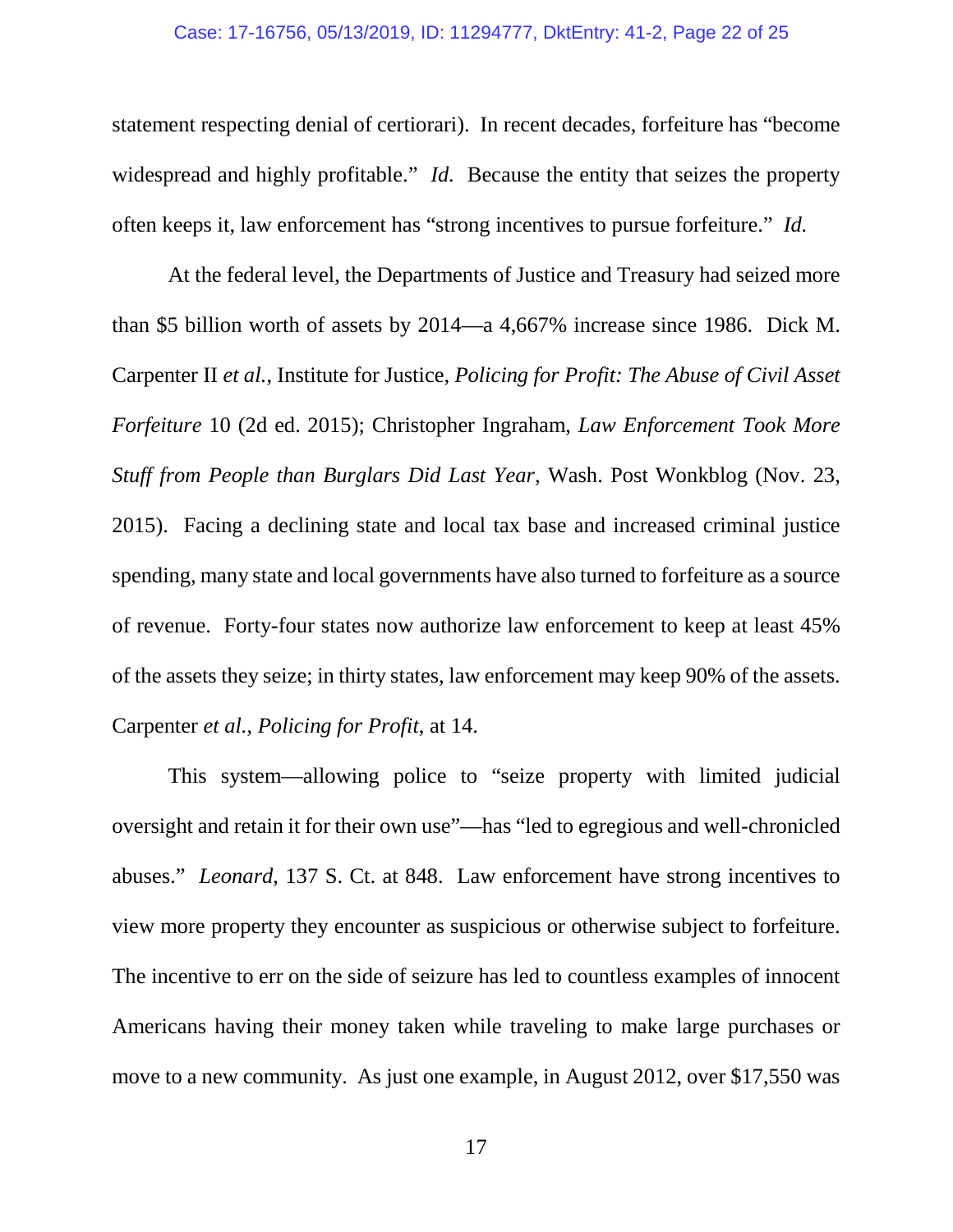#### Case: 17-16756, 05/13/2019, ID: 11294777, DktEntry: 41-2, Page 23 of 25

seized from Mandrel Stuart after he was stopped for a minor traffic violation in Virginia. *See,* Robert O'Harrow Jr., *et al.*, *They Fought the Law. Who Won?*, Wash. Post (Sept. 8, 2014). Mr. Stuart planned to use the money, which he had earned from his barbeque business, to purchase equipment and supplies for his restaurant. But police claimed that the money was drug money, and it took Mr. Stuart fourteen months to succeed in having the money returned—after hiring counsel and winning a unanimous jury verdict. In the interim, his business folded because he lacked the cash flow to keep it operating. *Id.*

The proliferation of civil asset forfeiture is alarming enough. But the panel's decision opens an unlawful, new, and even less scrutinized means for officials to seize individuals' property. Now, not only can officials seize and retain personal property with little judicial oversight under the guise of civil asset forfeiture; law enforcement also can outright steal personal property for their own use with impunity and without fear of civil liability. The Constitution demands more. This Court should grant rehearing *en banc* to rectify that holding.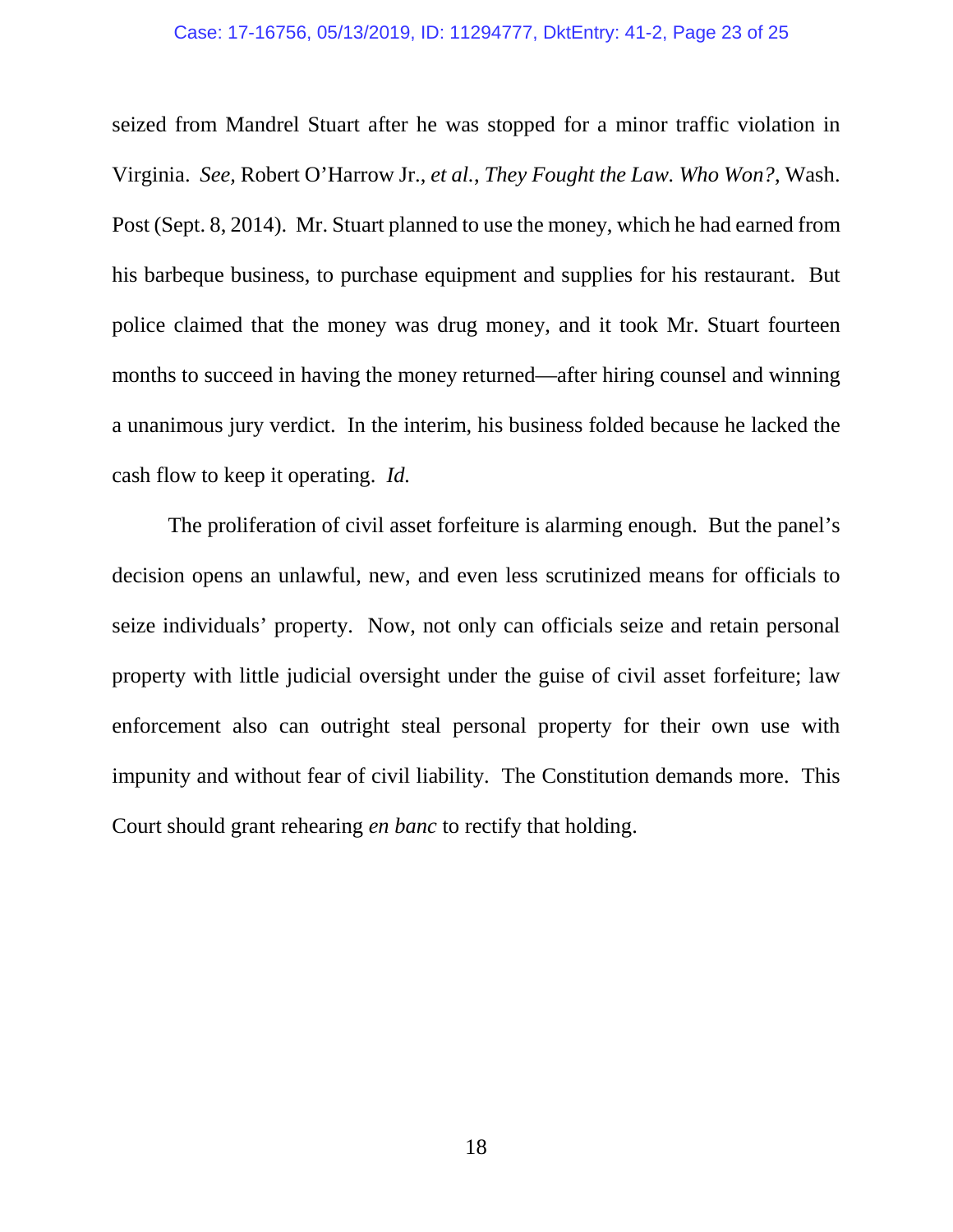Case: 17-16756, 05/13/2019, ID: 11294777, DktEntry: 41-2, Page 24 of 25

# **CONCLUSION**

For the foregoing reasons, *amici* respectfully urge this Court to grant the petition for rehearing *en banc*.

Dated: May 13, 2019 Respectfully submitted,

/s/ Jessica Ring Amunson

JESSICA RING AMUNSON ANDREW C. NOLL JENNER & BLOCK LLP 1099 New York Ave., N.W. Suite 900 Washington, D.C. 20001 (202) 639-6000 jamunson@jenner.com

*Counsel for Amici Curiae*